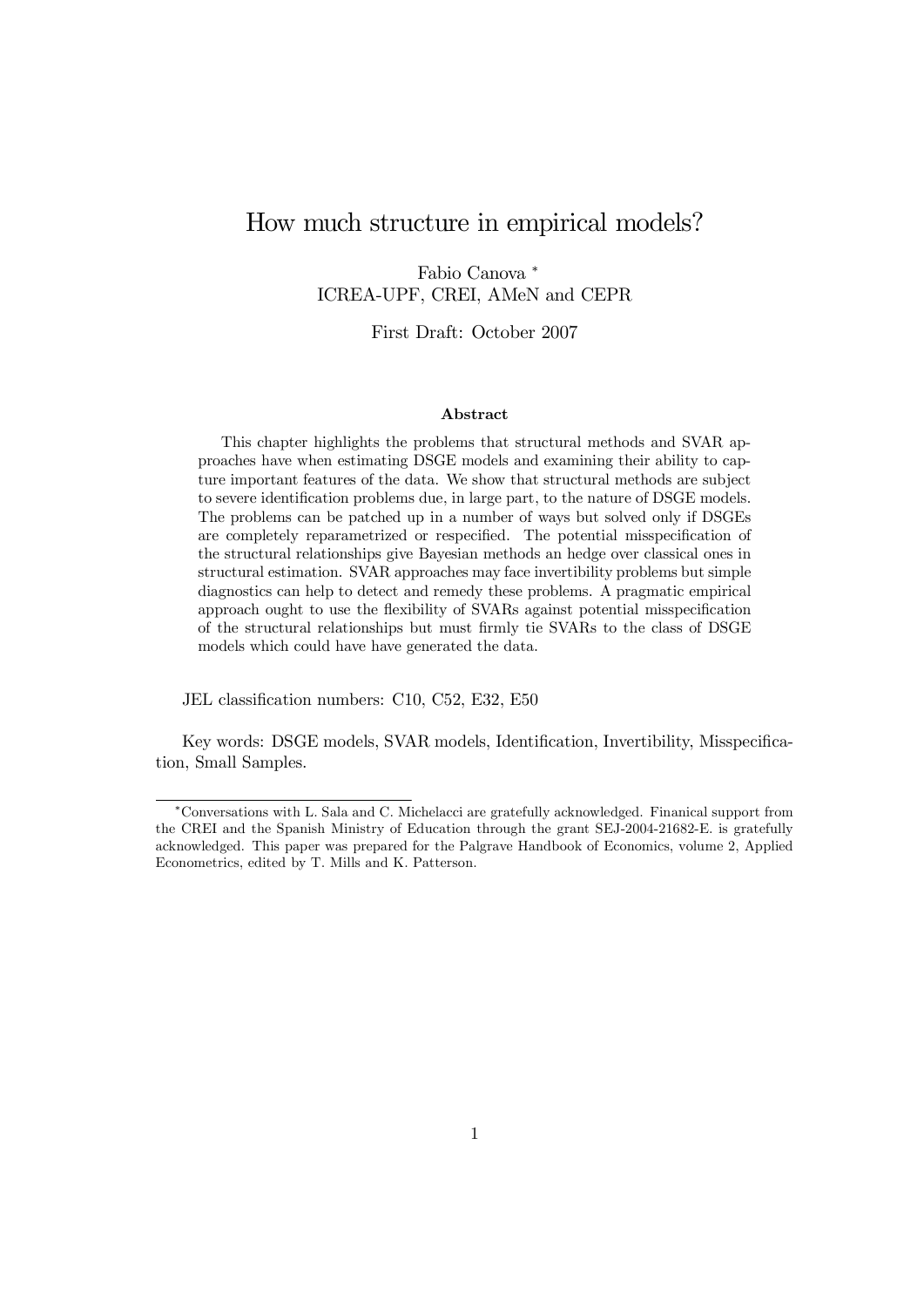## 1 Introduction

The 1990's have witnessed a remarkable development in the specification of stochastic general equilibrium models. The literature has added considerable realism to the popular workhorses of the 1980's; a number of shocks and frictions have been introduced into first generation RBC models driven by a single technological disturbance; and our understanding of the propagation mechanism of structural shocks has been considerably enhanced. Steps forward have also been made in comparing the quality of the models' approximation to the data. While a few years ago it was standard to calibrate the parameters of a model and informally evaluate the quality of its fit to the data, now full information likelihood-based estimation of the structural parameters has become common practice (see e.g. Smets and Wouters (2003), Ireland (2004), Canova (2004), Rubio and Rabanal (2005), Gali and Rabanal (2005)) and new techniques have been introduced for model evaluation purposes (see Del Negro et. al. (2006)). Given the complexities involved in estimating stochastic general equilibrium models and the difficulties in designing criteria which are informative about their discrepancy with the data, a portion of the literature has also considered less demanding limited information methods and focused on whether a model matches the data only along certain dimensions. For example, following Rotemberg and Woodford (1997), Christiano, et. al. (2005), it is now common to estimate structural parameters by quantitatively matching the conditional dynamics in response to certain structural shocks. Regardless of the approach a researcher selects, the stochastic general equilibrium model one uses to restrict the data is taken very seriously: in both estimation and testing, it is in fact implicitly assumed that the model is the DGP of the actual data, up to a set of serially uncorrelated measurement errors. Despite the above mentioned progress, such an assumption is probably still heroic to be credibly entertained. As a consequence, estimates of the parameters may reflect this primitive misspecification and, as the sample size grows, parameter estimates need not converge to those of the true DGP.

The 1990s have also witnessed an extraordinary development of VAR techniques: from simple reduced form models, VARs have evolved into tools to analyze questions of interest to academics and policymakers. Structural VARs have enjoyed an increasing success in the profession for two reasons: they are easy to estimate and the computational complexities are of infinitesimal order relative to those of structural techniques; structural inference can be performed without conditioning on a single, and possibly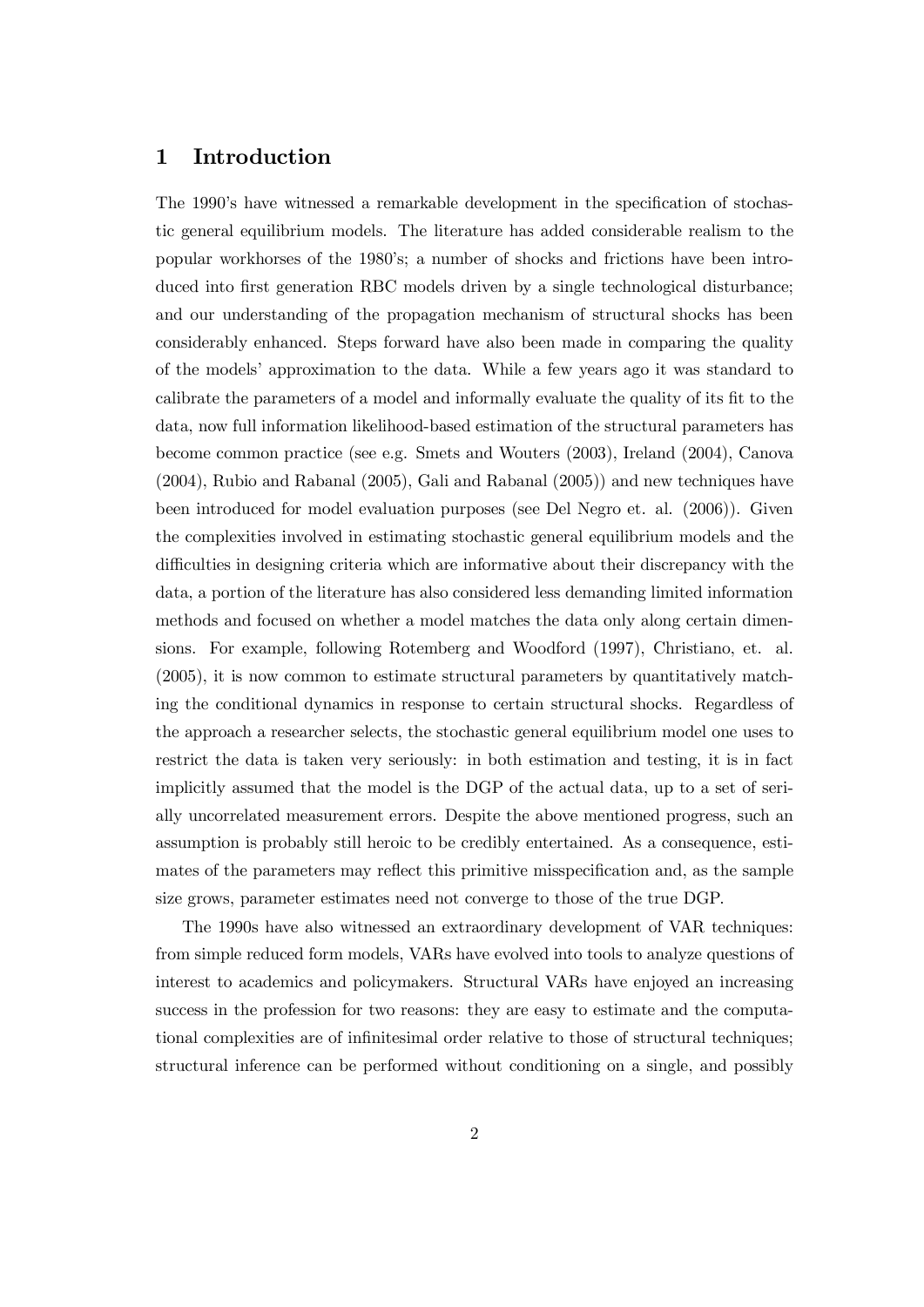misspecified, model. Clearly, there is no free lunch and robustness against misspecification comes at the cost of limiting the type of policy exercises one can entertain. One additional advantage of structural VARs needs to be mentioned. While techniques to deal with parameter variations are sufficiently well developed in this literature (see e.g. Cogley and Sargent (2005), Primiceri (2005) or Canova and Gambetti (2007)), they are still at an infant stage when it comes to structurally estimating time variations in the parameters of a stochastic general equilibrium model (see Justiniano and Primiceri (2006) or Fernandez Villaverde and Rubio Ramirez (2007)).

When addressing an empirical problem with a finite amount of data, one has therefore to take a stand on how much theory she wants to use to structure the available data prior to estimation. If the former approach is taken (which we will call "structural" for simplicity), model based estimation can be performed but inference is valid only to the extent that the model correctly represents the DGP of the data. If the latter approach is taken (which we call "SVAR" for simplicity), one can work with a class of structural models, use implications which are common to the members of this class to identify shocks and trace out their effects on the endogenous variables of the system but can not say much about, e.g. preference or production function parameters, nor conduct certain policy exercises which involve changes in expectation formation. The choice between the two alternatives is easy in two extreme and unlikely situations: the stochastic models one writes down is in fact the DGP of the actual data; the mapping from structural models to reduced form ones is univocal. Under these two conditions, direct (structural) or indirect (SVAR) estimation will give similar answers to a set of core questions investigators like to study (transmission of certain disturbances, effects of shocks to certain policy rules, etc.) and for these questions, accuracy and computational time become the most important factors that determine the choice of technique.

Unfortunately, the reality is far from the ideal and both approaches have important shortcomings. Current dynamic stochastic general equilibrium (DSGE) models, even in the large scale versions that are now used in central banks and international institutions, are still too simple to capture the complexities of the macrodata. In addition, because they are highly non-linear in the structural parameters and the mapping between structural parameters and the coefficients of the aggregate decision rules is analytically unknown - the exact mapping is known only in a few but uninteresting cases - the identification of the structural parameters from the data is far from clear. Structural VAR estimation also faces identification problems. Identification restrictions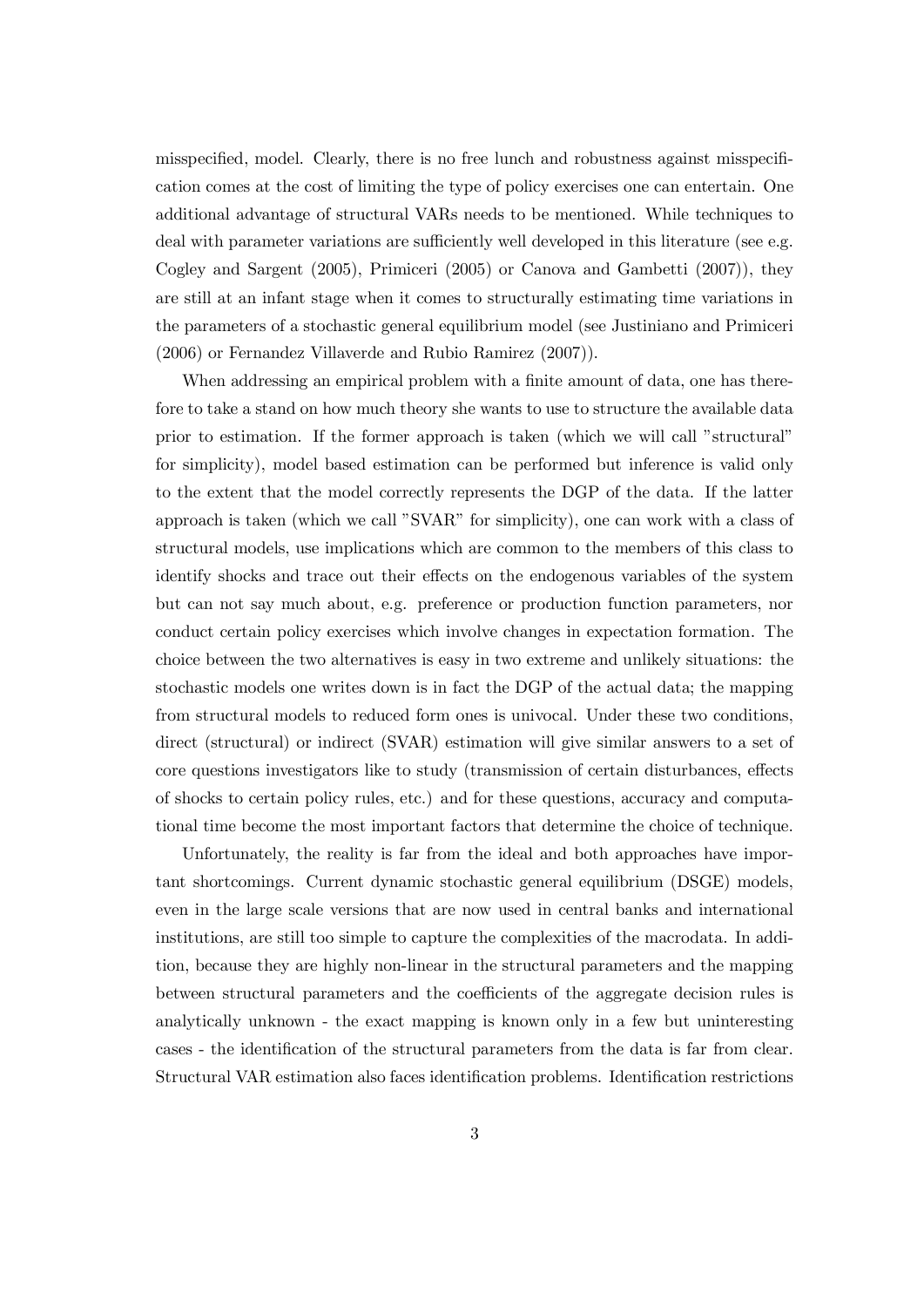researchers use are often conventional, have little economic content, and are not derived from any class of models that macroeconomists use to interpret the results. Furthermore, there are DSGE models which do not admit a finite order VAR representation and others which can not be recovered when the Wold decomposition is used to setup a VAR. Omitted variables may play an important role in SVAR results and the use of small scale systems may distort the conclusions one draws from the exercise. In both cases, small samples, or samples which contain different regimes, may further complicate the inferential problem. All in all, the issues of misspecification, of identification, of low signal to noise ratio, of invertibility, of omitted variables and reduced number of shocks, and last but not least, small samples, should always be in the back of the mind of an investigator who is interested in studying an applied problem and/or suggest policy recommendations from her analysis.

The scope of this chapter is to highlight the problems one faces when using either of the two methodologies to conduct policy analyses, to address questions concerning the validity of models and their ability to capture features of the data, and, in general, empirical issues of interest to academics and to policymakers. In particular, we discuss identification problems and problems connected with the potential non-representability of the aggregate decision rules with VARs. The problems we describe do not have a solution yet and standard approaches to deal with them may make the problems worse. We provide a list of "do and don't" which applied investigators may want to keep in mind in their work and outline a methodology, combining ideas from both types of approaches, which can potentially avoid some of the problems we discuss and allow useful inference on interesting economic questions. Nevertheless, it should be clearly that asking too much from a model is equivalent to asking for trouble. One should use theory as a flexible mechanism to organize the data and avoid questions that the data, the nature of the model, or the estimation approach employed can not answer.

### 2 DSGE models

DSGE models are consistent theoretical laboratories where the preferences and the objective functions of the agents are fully specified, the general equilibrium interactions are taken good care, the stochastic structure of the driving forces exactly defined, the expectations of the agents consistently treated and the equilibrium of the economy clearly spelled out. The economic decisions of the agents are derived under the assumption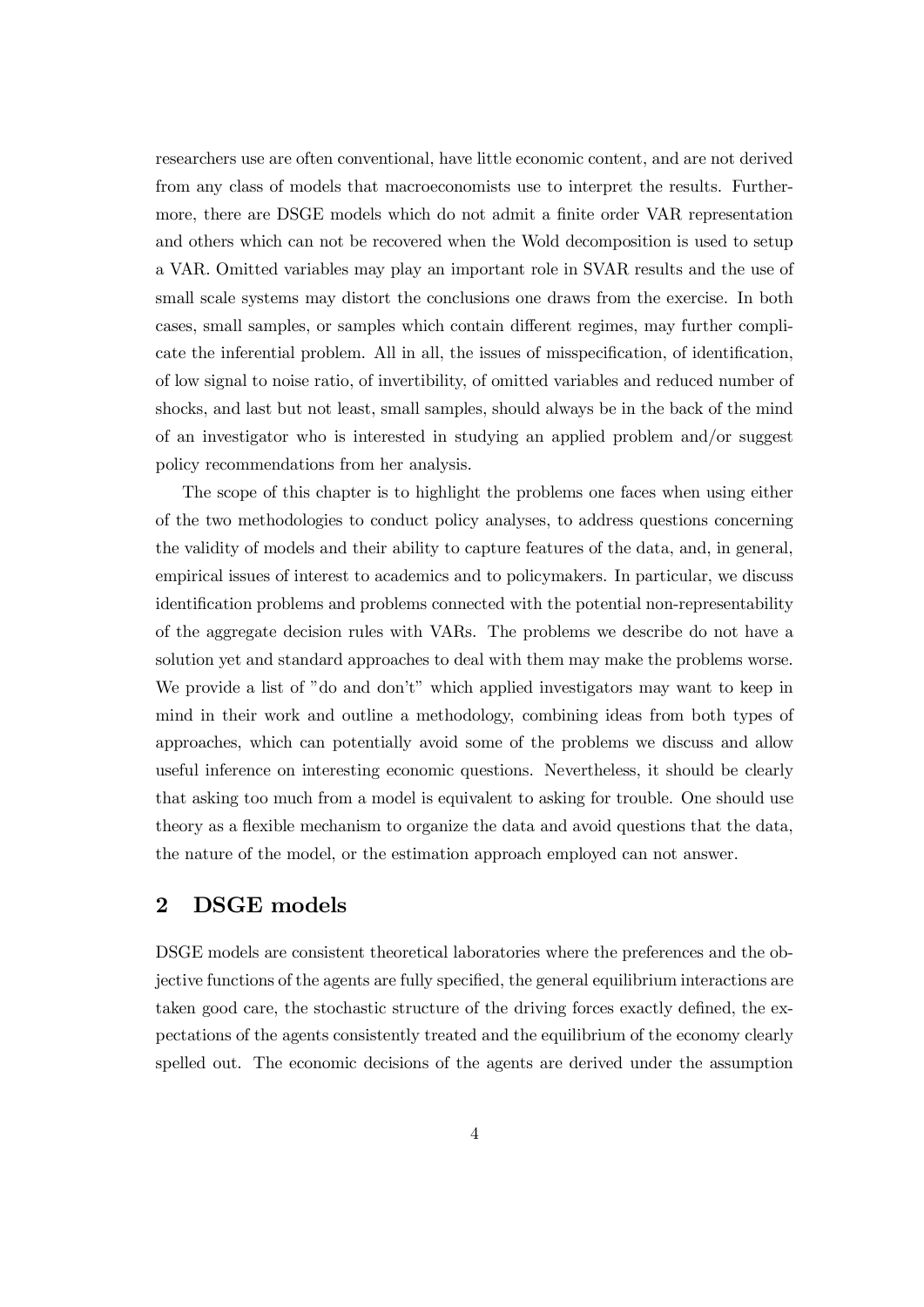that they maximize their objectives in a rational, forward looking manner. Individual optimality conditions are highly non-linear functions of the parameters of agents' objective functions and constraints and of the variables which are predetermined and exogenous to their actions. Given the complicated nature of these conditions, explicit decision rules, expressing the choice variables as a function of the predetermined and exogenous variables and the parameters, are not generally available in a closed form. Hence, it is typical to use numerical procedures to approximate these functions, either locally or globally. The solutions to the individual problem are then aggregated into total demand and supply curves, the equilibrium for the economy is computed and perturbations produced by selected disturbances are analyzed to understand both the mechanics and the timing of the adjustments back to the original equilibrium.

Under regularity conditions, we know that a solution to agents' optimization problems exists and is unique. Hence, one typically guesses the form of the solution, uses a particular functional form to approximate the guess and calculates the coefficients of the approximating function which, given the stationarity of the problem, must be the same for every  $t$ . For most situations of interest,  $(\log_{2}$ linear or second order approximations, computed around a carefully selected pivotal point, suffice. The optimality conditions of agent's problems in (log)-linearized deviation from the steady state are

$$
0 = E_t[A(\theta)x_{t+1} + B(\theta)x_t + C(\theta)x_{t-1} + D(\theta)z_{t+1} + F(\theta)z_t]
$$
(1)

$$
0 = z_{t+1} - G(\theta)z_t - e_t \tag{2}
$$

where  $\theta$  is a vector which includes the parameters of preferences, technologies, and policies;  $A(\theta), B(\theta), C(\theta), D(\theta), F(\theta)$  are continuous and differentiable functions of  $\theta, x_t$  are the endogenous variables of the model, and  $z_t$  the uncontrollable driving forces, which are typically assumed to follow an AR(1) with possibly contemporaneously correlated errors. These approximate individual optimality conditions are numerically solved to produce individual decisions rules which can be equivalently written in a restricted state space format,

$$
x_{1t} = J(\theta)x_{1t-1} + K(\theta)e_t
$$
  
\n
$$
x_{2t} = G(\theta)x_{1t}
$$
\n(3)

where  $x_{1t}$  are the predetermined and exogenous variables and  $x_{2t}$  are the choice variables of the agents, or in a restricted VAR format

$$
A_0(\theta)x_t = H_1(\theta)x_{t-1} + H_2(\theta)E_t
$$
\n(4)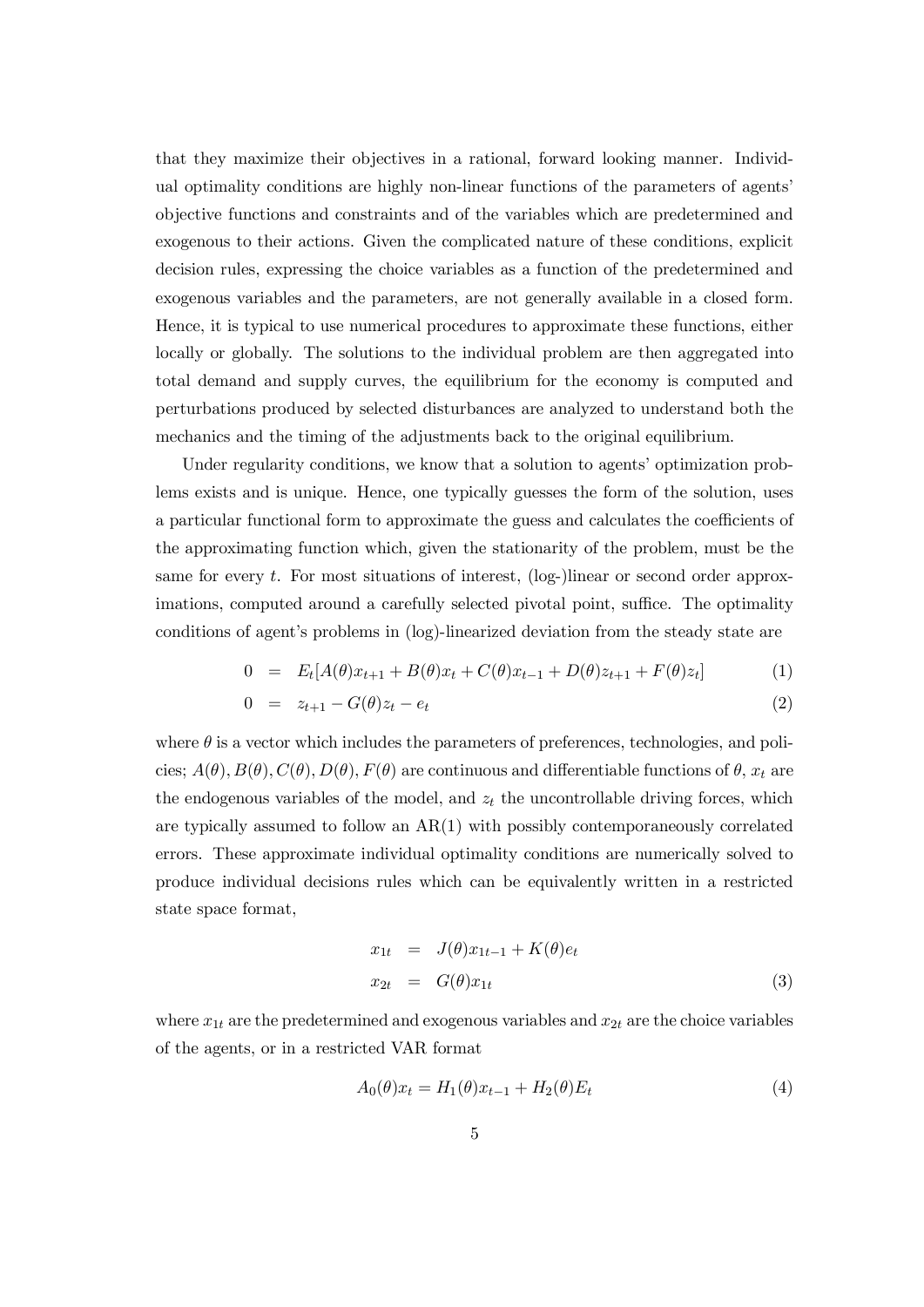where  $A_0(\theta) = \begin{bmatrix} I & 0 \\ I & C \end{bmatrix}$  $I - G(\theta)$  $\begin{bmatrix} H_1(\theta) = \begin{bmatrix} J(\theta) & 0 \ 0 & 0 \end{bmatrix} H_2(\theta) = \begin{bmatrix} K(\theta) & 0 \ 0 & 0 \end{bmatrix} E_t = \begin{bmatrix} e_t \ 0 \end{bmatrix}$  $\theta$  $\overline{1}$ . The solution of a log-linearized DSGE model has therefore the same format as well known time series models and this makes it particularly attractive to applied macroeconomists with some time series background. However, several unique features of the individual decision rules produced by DSGE models need to be noted. First, (3)-(4) are non-linear in the structural parameters  $\theta$ , and it is  $\theta$  and not J, K or G, that a researcher is typically interested in. Second, the decision rules feature cross equation restrictions, in the sense the  $\theta_i$ ,  $i = 1, 2, \ldots$  may appear in several of the elements of the matrices  $J, K$  and  $G$ . Third, the number of structural shocks is typically smaller than the number of endogenous variables the model generates. This implies singularities in the covariance of the  $x_t$ 's, which are unlikely to hold in the data. Finally,  $H_1$  and  $H_2$ 

are of reduced rank. Note that if  $A_0$  is invertible (4) can be transformed into

$$
x_t = M_1(\theta)x_{t-1} + v_t \tag{5}
$$

where  $M_1(\theta) = A_0(\theta)^{-1} H_1(\theta), v_t = A_0(\theta)^{-1} H_2(\theta) E_t$  and a (reduced form) VAR representation for the theoretical model could be derived. As we will see, the non-linearity in the mapping between the  $\theta$  and the J, K, G makes identification and estimation difficult, even when cross equation restrictions are present. System singularity, on the other hand, is typically avoided by adding measurement errors to the decision rules or by considering only the implications of the model for a restricted number of variables in this case the number of variables is equal to the number of exogenous variables. Finally, rank failures are generally avoided integrating variables out of (4) and obtaining a new representation featuring invertible matrices. As we will see, such an integration exercise is not harmless. In fact, this reduction process will in general produce a VARMA representation for the individual decision rules of the DSGE model. Hence, aggregate decision rules may not be always representable with a finite order VAR.

Given the linearity of (3) or (4) in the predeterminate and exogenous variables, aggregate decision rules will also be linear in predetermined and exogenous variables. Therefore, given values for the  $\theta$  vector, time series can be easily simulated, responses to exogenous impulses calculated and sources of business cycle fluctuations examined.

How does one select the  $\theta$  vector used in simulation exercises? Until a few years ago, it was common to calibrate  $\theta$  so that selected statistics of the actual and simulated data were close to each other. This informal selection process was justified by the fact that DSGE models were too simple and stylized to be faced with rigorous statistical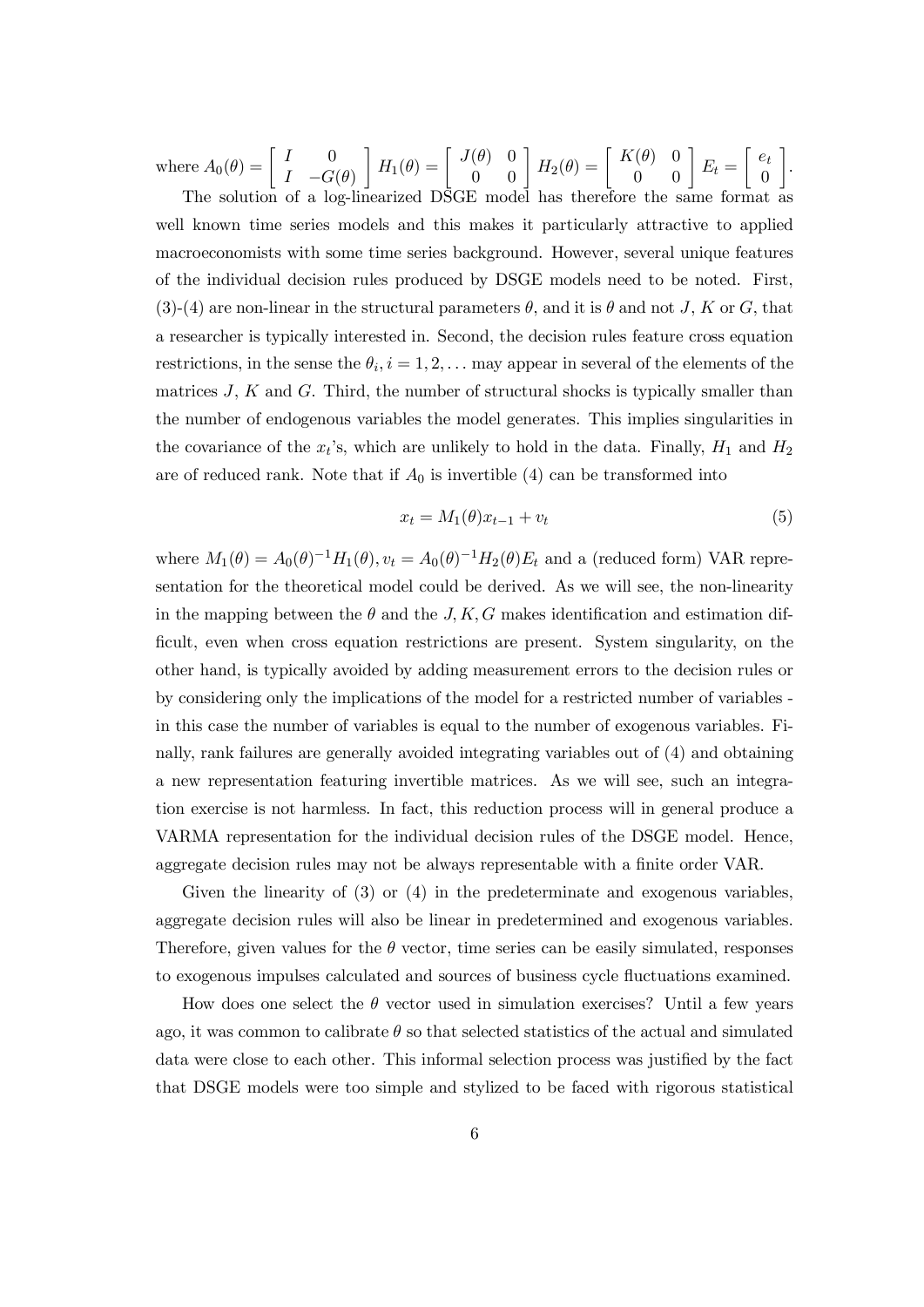estimation. In recent years the complexity of models has increased; a number of frictions have been introduced on the real, the monetary and, at times, the financial side of the economy; a larger number of disturbances has been considered and a number of more realistic features added. Therefore, it has become more common to attempt structural estimation of the  $\theta$  using limited information approaches, such as impulse response matching exercises, or full information ones, such as likelihood based methods.

A clear precondition for any structural estimation approach to be successful is that the parameters of interest are identifiable from the chosen objective function. In the next subsection we discuss why parameter identifiability may be hard to obtain in the context of DSGE models and why, perhaps, calibration was originally preferred by DSGE modelers.

### 2.1 Identification

Identification problems can emerge in three distinct situations. First, a model may face identification problems in population, that is, the mapping between the structural parameters and the parameters of the aggregate equilibrium decision rule is ill-conditioned. We call this phenomena "solution identification" problem. Since the objective functions is typically a deterministic transformation of either (3) or (4), failure to identify the  $\theta$ from the entries of the aggregated versions of  $J(\theta)$ ,  $K(\theta)$ ,  $G(\theta)$  matrices (or from the aggregate versions of  $A_0(\theta)$ ,  $H_1(\theta)$ ,  $H_2(\theta)$  matrices) is sufficient for having population identification problems for all possible choices of objective functions.

Second, it could be that identification pathologies emerge because the selected objective function neglects important model information - for example, the steady states or the variance-covariance matrix of the shocks. In other words, one can conceive situations where all the structural parameters are identifiable if the whole model is considered, but some of them can not be recovered from, say, a subset of the equations of the model or a subset of the responses to shocks. We call this phenomenon "limited information identification" problem. A trivial example of why this may happen is the following. Suppose you have two variables, say output and inflation, and two shocks, say technology and monetary shocks. Obviously, the responses to technology shocks carry little information for the autoregressive parameter of the monetary shock. Hence, this parameter is unlikely to be identified from the dynamics induced by technology shocks. It should also be clear that limited information and solution identification problems are independent of each other and therefore may appear in isolation or jointly.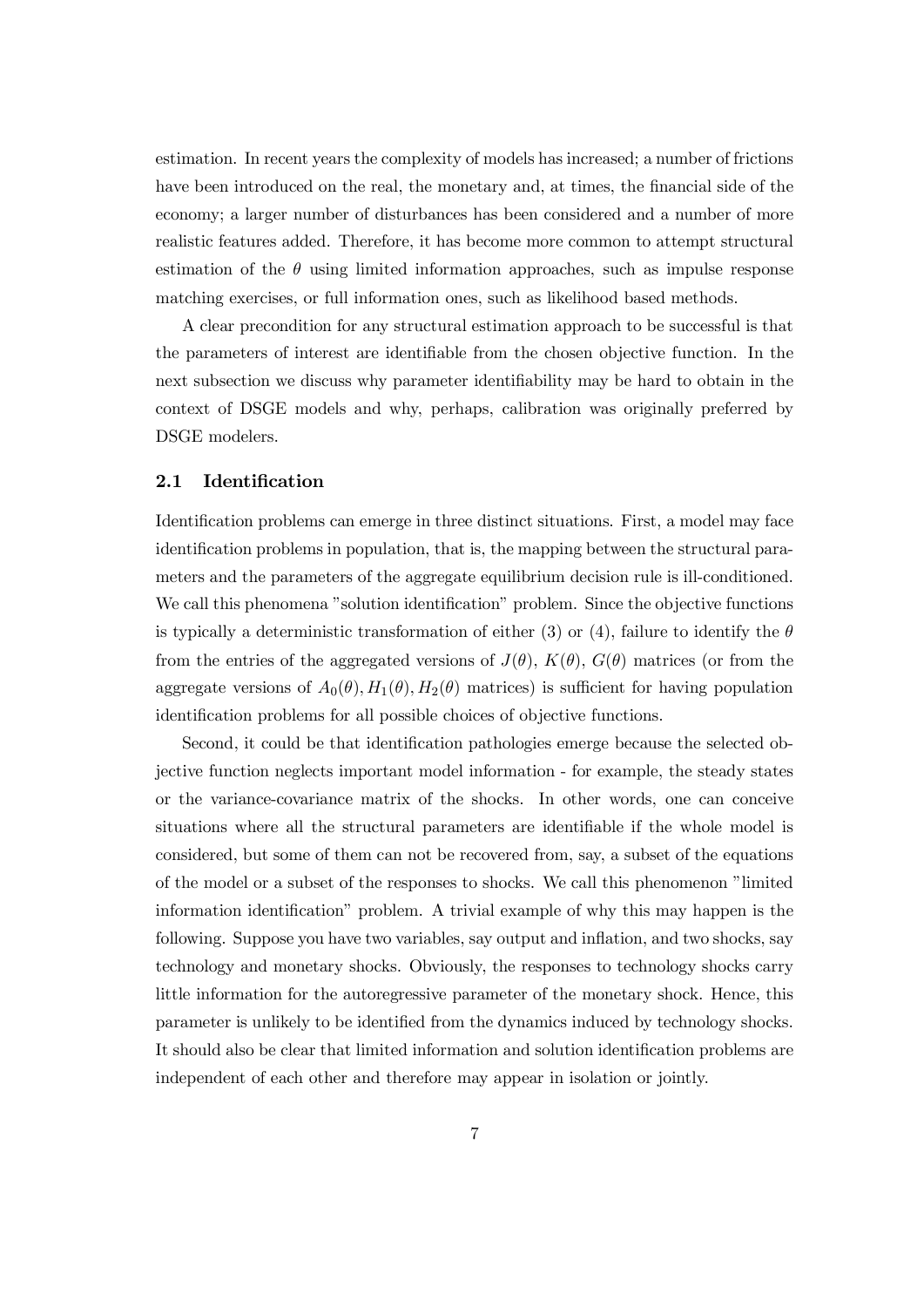Finally, difficulties in identifying parameters may be the result of small samples. That is to say, even if the mapping between the structural parameters and the parameters of the aggregate decision rules is well behaved and even if the objective function considers all the implications of the model, it may be difficult to recover structural parameters because the sample does not contain enough information to invert the mapping from the  $J(\theta)$ ,  $K(\theta)$ , and  $G(\theta)$  or from the objective function to the  $\theta$ . To understand why this problem may emerge, consider the likelihood function of one parameter, for a given data set. It is well known that, as the sample size increases, the shape of the likelihood function changes becoming more sharply peaked around the mode. Therefore, when the sample is small, the likelihood function may feature large flat areas in a relevant portion of the parameter space and this may make it difficult to infer the parameter vector which may have been generating the data.

Econometricians have been long concerned with identification problems (see e.g. Liu (1960) or Sims (1980) among others). When models are linear in the parameters, and no expectations are involved, it is relatively straightforward to check whether the first two types of problems are present: it is sufficient to use rank and order conditions and stare at the mapping between structural parameters and the aggregate decision rules. It is also easy to measure the extent of small sample issues - the size of the estimated standard errors or an ill-conditioned matrix of second order derivatives of the objective function evaluated at parameter estimates give us an indication of the importance of this problem. For DSGE models none of these diagnostic can really be used. Since the mapping between the  $\theta$  and the parameters of (3) or (4) is non-linear, traditional rank and order conditions do not apply. Furthermore, the size of estimated standard errors is insufficient to inform us about identification problems.

If identification problems are detected what can one do? While for the first type of problems there is very little to be done, except going back to the drawing board and respecifying or reparametrizing the model, the latter two problems could in principle be alleviated by specifying a full information objective function and by adding external information. If one insists in using a limited information criteria, one then needs to experiment with the subset of the model's implications to be used in estimation. Such experimentation is far from straightforward because economic theory offers little guidance in the search, and because certain variables produced by the model are nonobservable (e.g. effort) or non-measurable (e.g. capital) by the applied researcher. Information from external sources may not be always available; it may be plagued by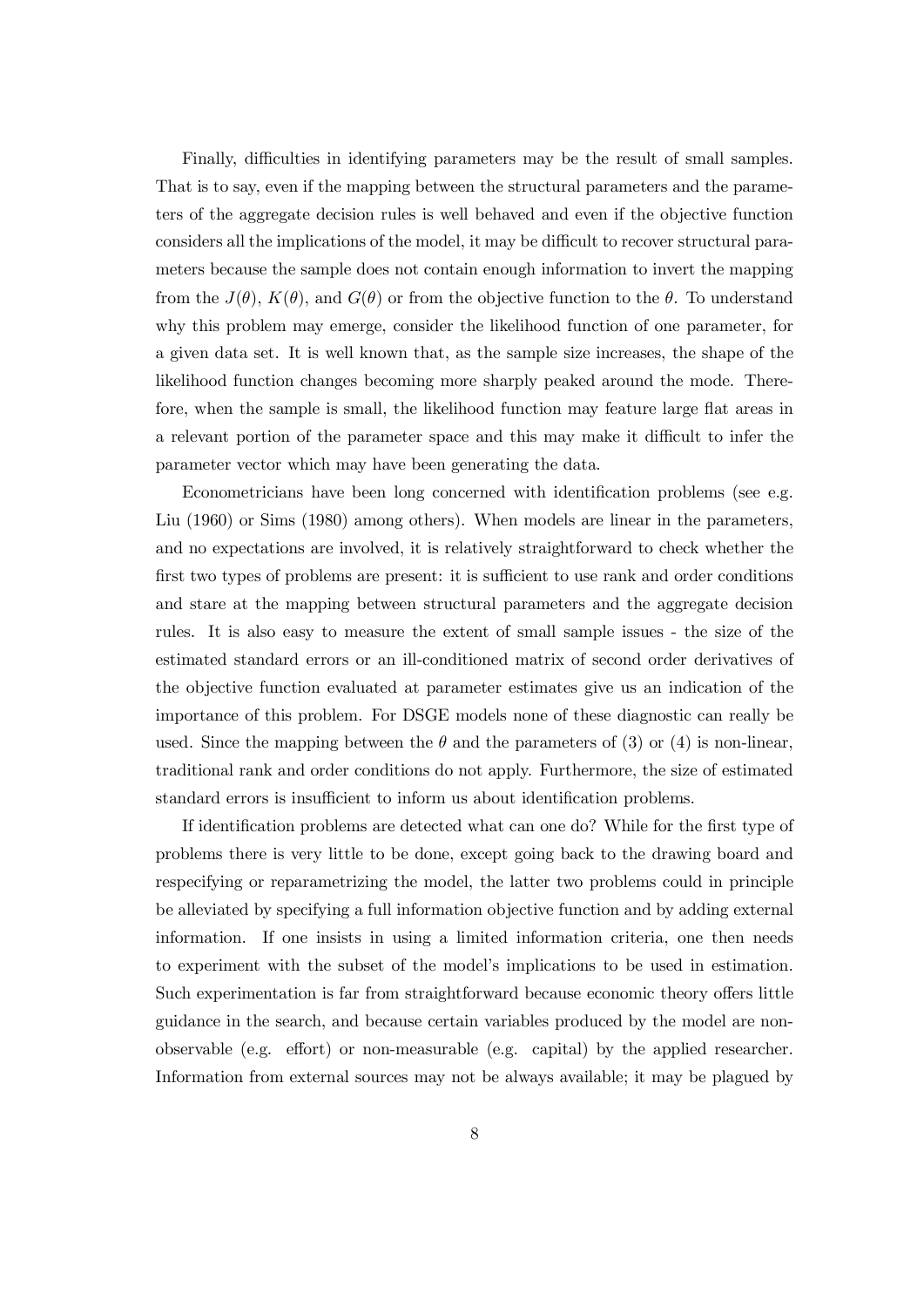measurement errors or be not very informative about the parameters of interest (see Boivin and Giannoni (2005)).

DSGE models face a large number of population identification problems. Canova and Sala (2005) provide an exhaustive list of potentially interesting pathologies. To summarize their taxonomy: a number of DSGE models, with potentially different economic implications, may be observationally equivalent in the sense that the aggregate decision rules they produce will be indistinguishable; they may be subject to under or partial identification of their parameters, i.e. a set of parameters may disappear from the aggregate decision rules or enter only in a particular functional form; and they may face weak identification problems - the mapping between structural parameters and the coefficients of the aggregate decision rules may display little curvature or be asymmetric in some direction. All these problems could occur locally or globally in the parameter space. However, given the common practice of obtaining estimates using optimization routines which constrain the search of the maximum to an interval, we will consider only local problems in what follows. Also, while the econometric literature has often considered the latter as a small sample problem, weak identification problems easily occur in population. In other words, while it is generally true that when the sample size is small, the curvature of the mapping may not be sufficient to recover the underlying vector of structural parameters from the coefficients of the aggregate decision rules, there is nothing that ensures that such a mapping in DSGE models will be better behaved with an infinitely large sample.

Next, we present two examples which show the pervasiveness of population identification problems in standard DSGE models used. While the models are of small scale, it should be remembered that most of the larger scale DSGE models used in the literature feature the equations of these models as building blocks. Therefore, the problem we highlight are likely to emerge also in more complex setups.

### 2.1.1 Example 1: Observational equivalence

Consider the following three equations:

$$
y_t = \frac{1}{\lambda_2 + \lambda_1} E_t y_{t+1} + \frac{\lambda_1 \lambda_2}{\lambda_1 + \lambda_2} y_{t-1} + v_t
$$
 (6)

$$
y_t = \lambda_1 y_{t-1} + w_t \tag{7}
$$

$$
y_t = \frac{1}{\lambda_1} E_t y_{t+1} \text{ where } y_{t+1} = E_t y_{t+1} + e_t \tag{8}
$$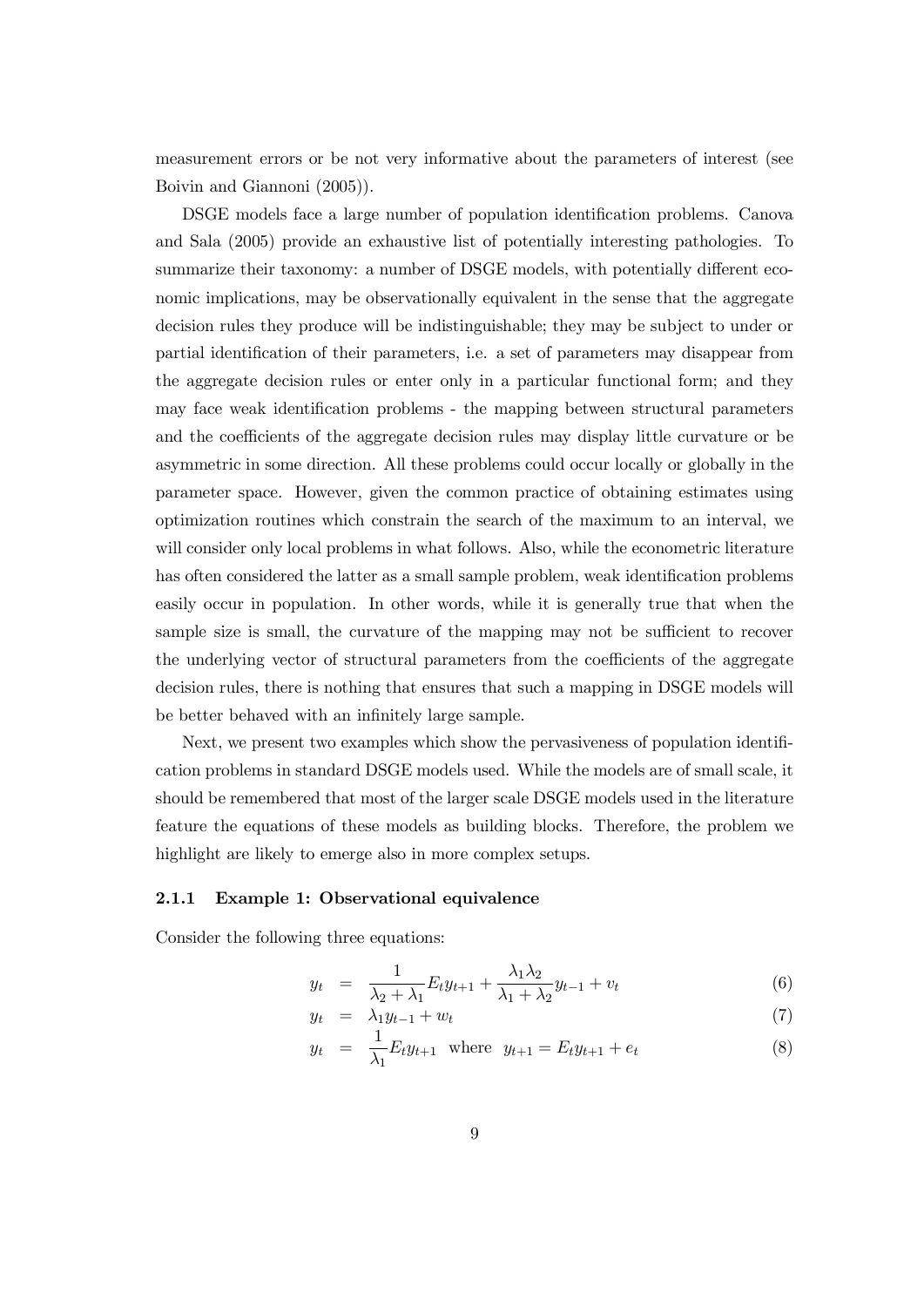where  $\lambda_2 \geq 1 \geq \lambda_1 \geq 0$  and  $v_t$ ,  $w_t$  and  $e_t$  are iid processes with zero mean and variance  $\sigma_v^2$ ,  $\sigma_w^2$ ,  $\sigma_e^2$  respectively. It is well known that the unique stable rational expectations solution of (6) is  $y_t = \lambda_1 y_{t-1} + \frac{\lambda_2 + \lambda_1}{\lambda_2} v_t$  and that the stable solution of (8) is  $y_t = \lambda_1 y_{t-1} + e_t$ . Therefore, if  $\sigma_w = \sigma_e = \frac{\lambda_2 + \lambda_1}{\lambda_2} \sigma_v$ , a unitary impulse in the three innovations will produce the same responses for  $y_{t+j}$ ,  $j = 0, 1, \ldots$ , in the three equations and these are given by  $\left[\frac{\lambda_2+\lambda_1}{\lambda_2}, \lambda_1 \frac{\lambda_2+\lambda_1}{\lambda_2}, \lambda_1^2 \frac{\lambda_2+\lambda_1}{\lambda_2}, ...\right]$ .

What makes the three processes equivalent in terms of impulse responses? Clearly, the unstable root  $\lambda_2$  in (6) enters the solution only contemporaneously. Since the variance of the shocks is not estimable from normalized impulse responses (any value simply implies a proportional increase in all the elements of the impulse response function), it becomes a free parameter which we can arbitrarily select to capture the effects of the unstable root. Turning things around, the dynamics produced by normalized impulses to these three processes will be observationally equivalent because  $\lambda_2$  is left underidentified in the exercise.

While equations  $(6)-(8)$  are stylized, it should be kept in mind that many refinements of currently used DSGE models add some backward looking component to a standard forward looking one, and that the current Great Moderation debate in the US hinges on the existence of determinate vs. sunspot solutions (see e.g. Lubik and Schorfheide (2004)). What this example suggests is that these features may be indistinguishable when one just looks at normalized impulse responses.

How can one avoid observationally equivalence? Clearly, part of the problem emerges because normalized impulse responses carry no information for the unstable root  $\lambda_2$ . However, the variance of the shocks does have this information and e.g. the likelihood function of the first process will be different from those of the other two. Hence, adding information could help limit the extent of observationally equivalence problems. In the case one is not willing or can not use this information and only employs the dynamics in response to normalized shocks to recover structural parameters, information external to the models needs to be brought in to disentangle various structural representations (as it is done e.g. in Boivin and Giannoni (2006)).

### 2.2 Example 2: Identification problems in a NK model

Throughout this subsection we assume that the investigator knows the correct model and the restrictions needed to identify the shocks. Initially, we assume that she chooses as objective function to be minimized the distance between the responses in the model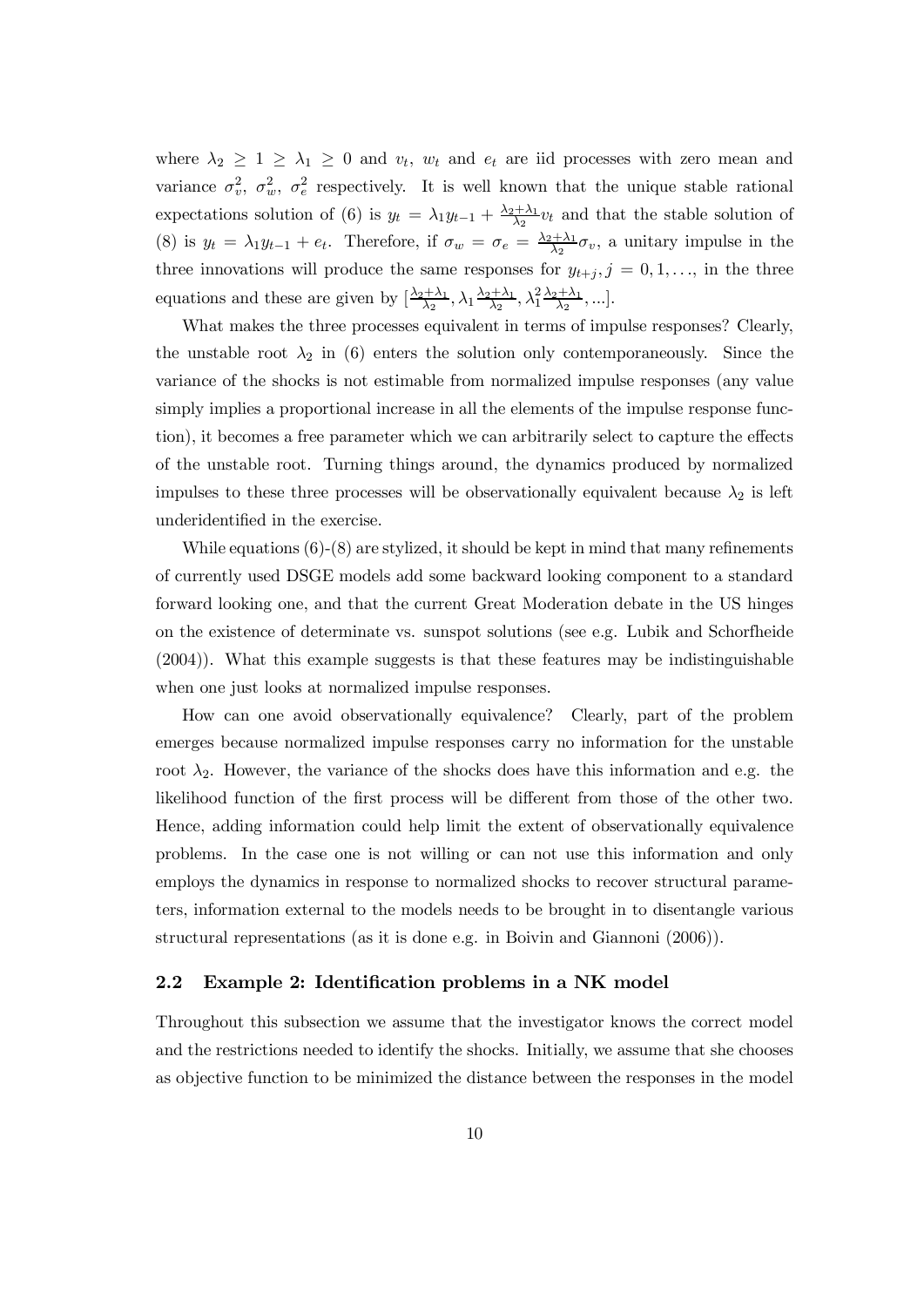and in the data. Later on, we examine how identification is affected when additional information is brought into estimation process.

We consider a well known small scale New-Keynesian model, which has become the workhorse in academic and policy discussions, and constitutes the building block of larger scale models currently estimated in the literature. Several authors, including Ma (2002), Beyer and Farmer (2004), Nason and Smith (2005) and Canova and Sala (2005) have pointed out that such a structure is liable to identification problems. Here we discuss where and how these problems emerge.

The log-linearized version of the model consists of the following three equations:

$$
y_t = \frac{h}{1+h} y_{t-1} + \frac{1}{1+h} E_t y_{t+1} + \frac{1}{\phi} (i_t - E_t \pi_{t+1}) + v_{1t} \tag{9}
$$

$$
\pi_t = \frac{\omega}{1 + \omega \beta} \pi_{t-1} + \frac{\beta}{1 + \omega \beta} E_t \pi_{t+1} + \frac{(\phi + \nu)(1 - \zeta \beta)(1 - \zeta)}{(1 + \omega \beta)\zeta} y_t + v_{2t} \tag{10}
$$

$$
i_t = \lambda_r i_{t-1} + (1 - \lambda_r)(\lambda_\pi \pi_{t-1} + \lambda_y y_{t-1}) + v_{3t}
$$
\n(11)

where h is the degree of habit persistence,  $\phi$  the relative risk aversion coefficient,  $\beta$  is the discount factor,  $\omega$  the degree of price indexation,  $\zeta$  the degree of price stickiness,  $\nu$ the inverse elasticity of labor supply while  $\lambda_r, \lambda_\pi, \lambda_y$  are monetary policy parameters. The first two shocks follow an AR(1) process with parameters  $\rho_1, \rho_2$ , while  $v_{3t}$  is iid. The variances of the shocks are denoted by  $\sigma_i^2$ ,  $i = 1, 2, 3$ . For the sake of presentation, we assume that the shocks are contemporaneously uncorrelated even though, in theory, some correlation must be allowed for.

Since the model features three shocks and three endogenous variables, we can construct several limited information objective functions, obtained considering the distances of all the responses to only one type of shock, the distance of the responses of a subset of the endogenous variables to all shocks, and the distance of the responses of all variables to all shocks.

The model has 14 parameters:  $\theta_1 = (\sigma_1^2, \sigma_2^2, \sigma_3^2)$  are under-identified from scaled impulse responses, just as in the previous example,  $\theta_2 = (\nu, \zeta)$  can not be separately identified - they enter only in the slope of the Phillips curve and in a multiplicative fashion, while  $\theta_3 = (\beta, \phi, h, \omega, \lambda_r, \lambda_\pi, \lambda_y, \rho_1, \rho_2)$  are the parameters of interest.

To construct aggregate decisions rules numerically, we set  $\beta = 0.985, \phi = 2.0, \nu =$  $1.0, \zeta = 0.68, \omega = 0.75, h = 0.85, \lambda_r = 0.2, \lambda_\pi = 1.55, \lambda_y = 1.1, \rho_1 = 0.65, \rho_2 = 0.65.$ With the aggregate decision rules we compute population responses and use twenty equally weighted responses to construct the distance function. We explore the shape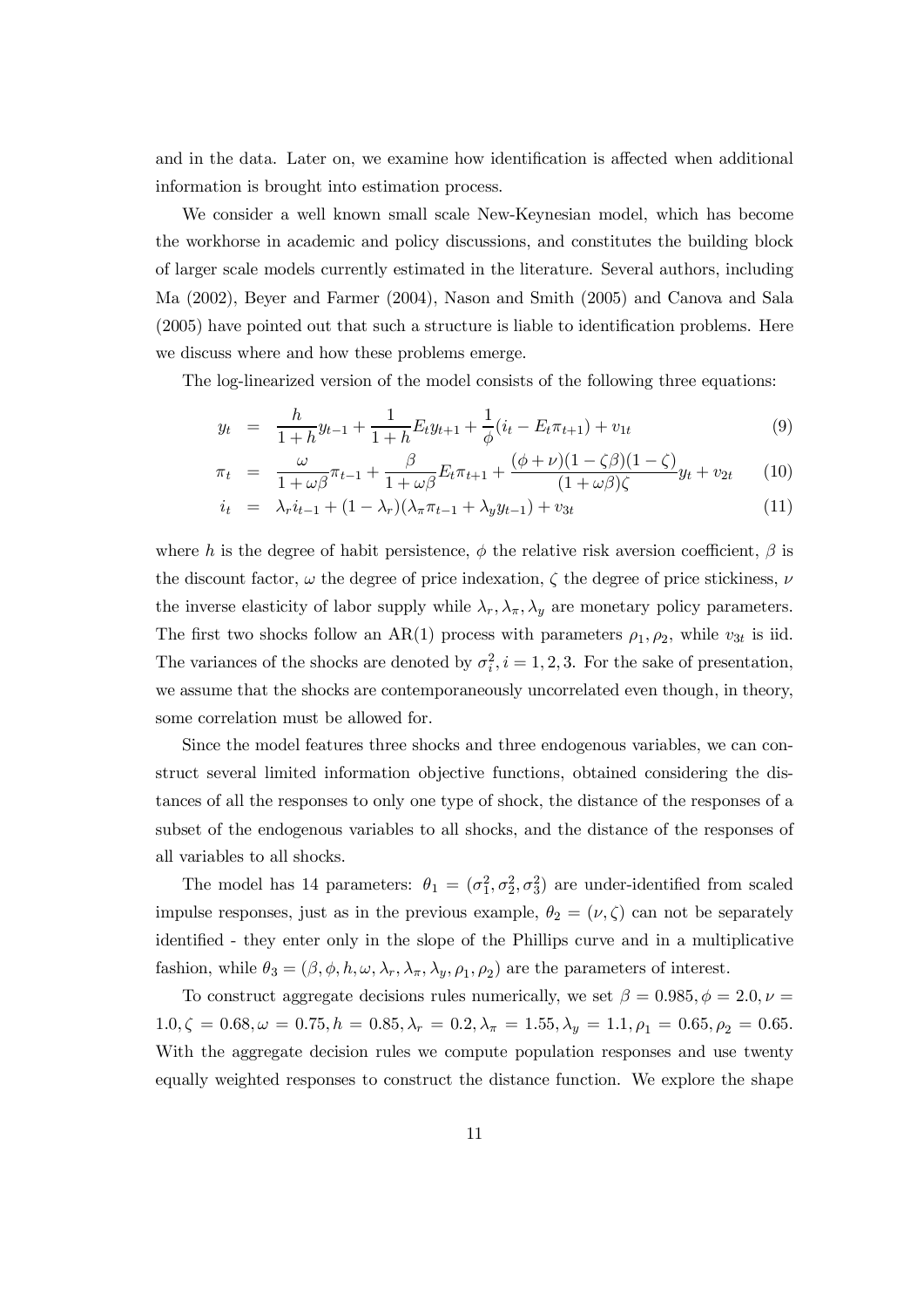of the distance function in the neighborhood of this parameter vector, by tracing out how it changes when we change either one or two parameters belonging to  $\theta_3$  at the time, keeping the others fixed at the chosen value. As we have mentioned, identification problems could be due to solution or objective function pathologies. Here we convolute the two mappings, and directly examine how the shape of the objective function varies with  $\theta$ , because the graphical presentation of these separate mappings is cumbersome.

Figure 1 plots the shape of the distance function when we vary  $\beta$ ,  $\phi$ ,  $\omega$ , h. Column 1 presents the distance function obtained using the responses of all three variables to monetary shocks, column 2 the distance function obtained using the responses of inflation to all shocks, column 3 the distance function obtained using the responses of all variables to all the shocks. The range for the parameters considered is on the x-axis while the height of the distance function for each parameter value is on the y-axis.



Figure 1: Shape of the distance function

It is easy to see that monetary shocks have hard time to identify the four structural parameters over the chosen intervals (the distance function is extremely flat in each of the parameters), that considering the responses of inflation to all shocks still leaves the coefficient of relative risk aversion pretty much underidentified, and that considering all the responses to all the shocks makes the distance function much better behaved. Still, asymmetries in the mapping between the risk aversion coefficient and the distance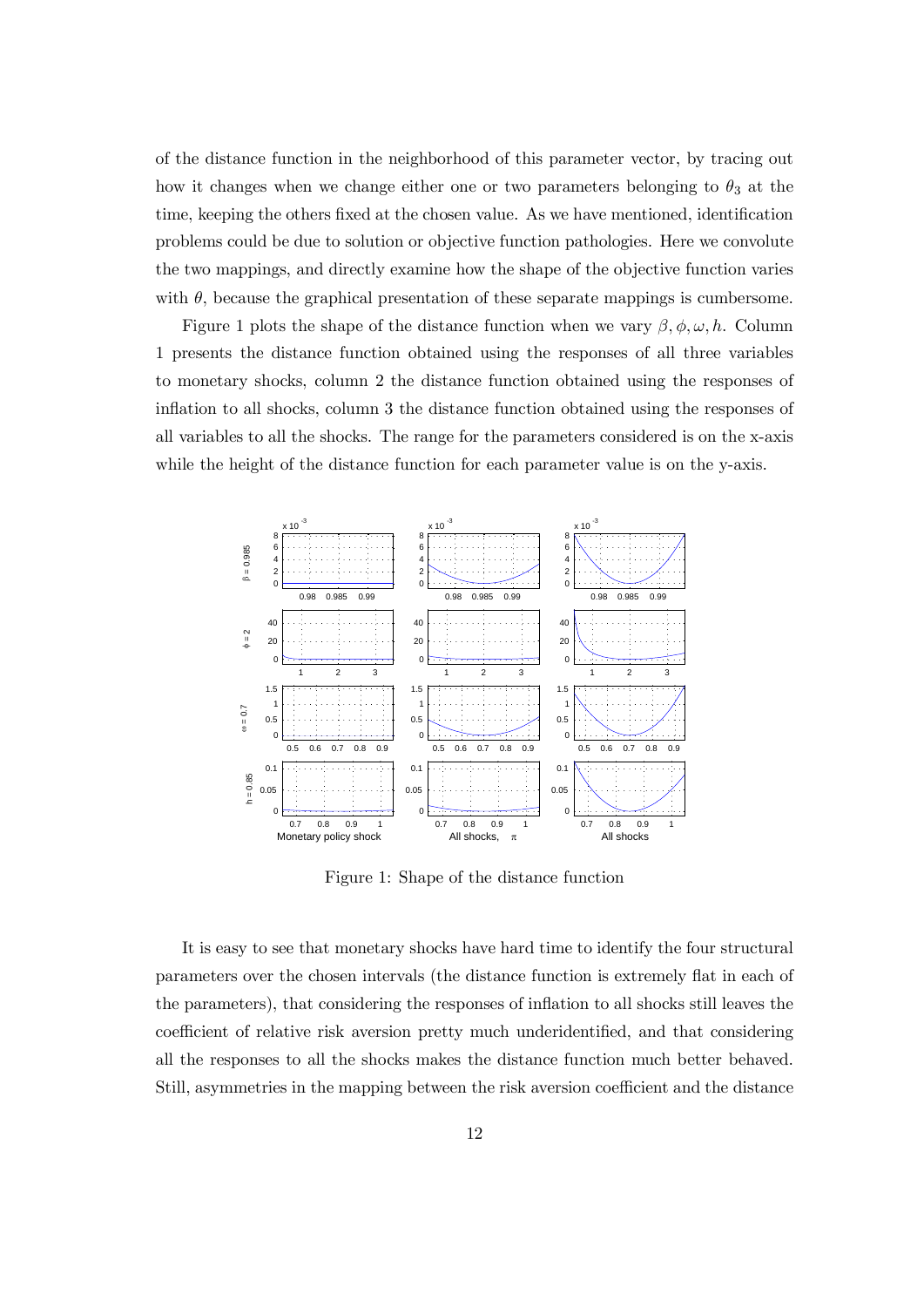function remain even in this latter specification. Hence, taking a limited information approach, either in the sense of considering the responses of all variables to one shock or of one variable to all shock, is problematic from an identification point of view.

One may wonder if this behavior is due to the choice of the parameters around which we map the distance function. The answer is negative. Canova and Sala (2005) construct a concentration statistics, defined as  $\mathcal{C}_{\theta_0}(i) = \int_{j \neq i}$  $\frac{g(\theta)-g(\theta_0)d\theta}{\int (\theta-\theta_0)d\theta}, i=1,\ldots,9,$ where g represents the distance function and  $\theta_0$  the pivot point, and let  $\theta_0$  vary over a reasonable range. Such a statistic synthetically measures how the multidimensional slope of the distance function change around the selected parameter vector (see Stock, Wight and Yogo (2002)). Canova and Sala show that the minimum and maximum of this statistics in the range of  $\theta_0$  they consider varies very little, suggesting that the problems present in figure 1 are not specific to the selected parameter vectors.



Figure 2: Distance Function and Contour Plots

Since Figure 1 considers one dimension at the time, partial identification problems, where only combinations of parameters are identifiable, can not be detected. Figure 2 shows that indeed ridges exist: for example, responses to monetary shocks carry little information about the correct combination of  $\lambda_y$  and  $\lambda_{\pi}$ ; IS shocks can not separately identify the risk aversion coefficient  $\phi$  and the habit persistence parameter h, while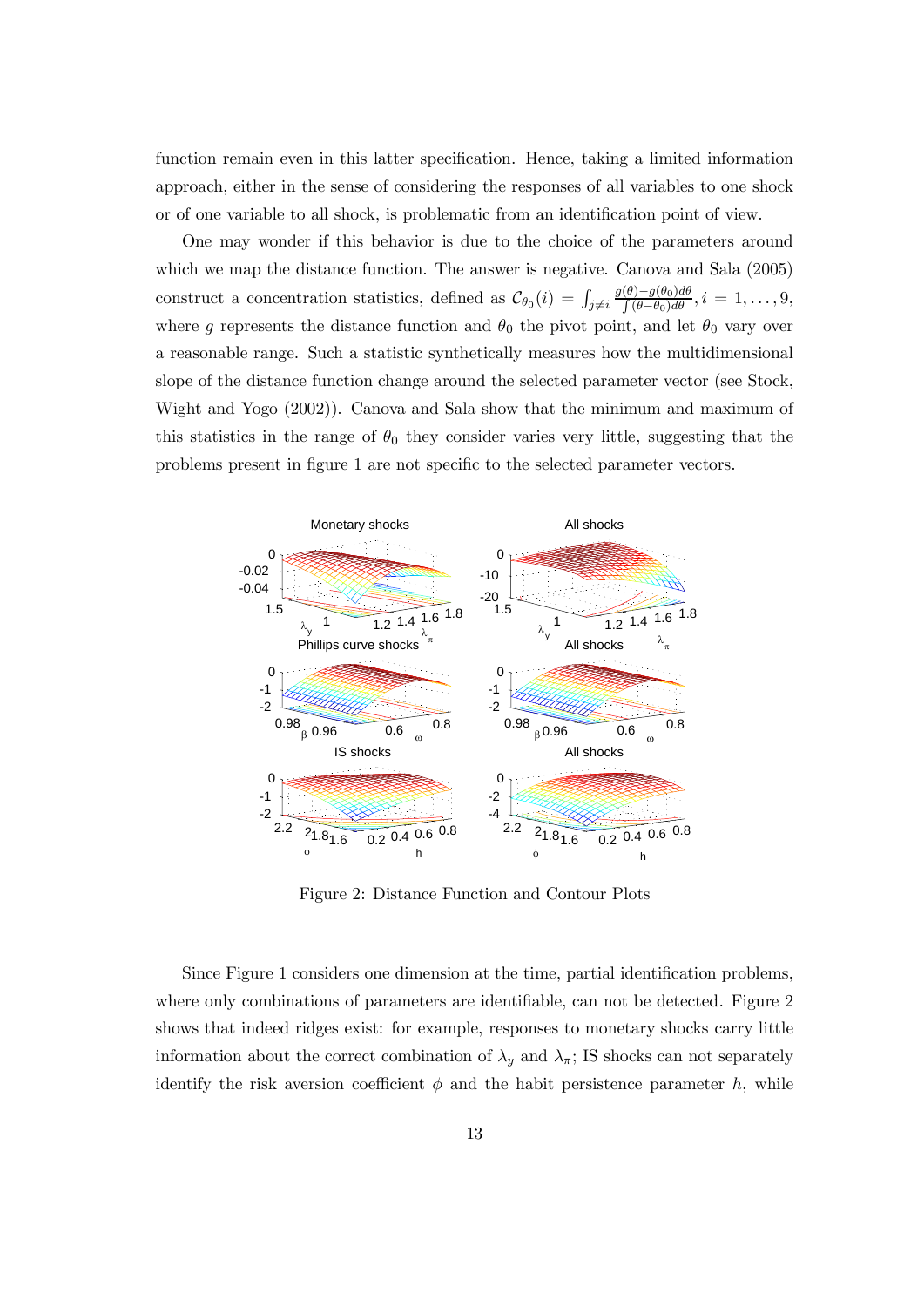Phillips curve shocks have little information about the discount factor  $\beta$ . What is interesting is that when the responses to all shocks are considered, some problems are reduced. For example, there appear to be less difficulties in identifying the parameters of the policy rule when all the responses to all shocks are considered - the distance function is more bell shaped even though there is a significantly large flat area. However, even in this case, the true values of  $\beta$ ,  $\phi$  and h are difficult to pin down.

This model, in addition to partial, weak and under-identification problems faces generic observational equivalence problems. For example, it would be hard to detect whether the data is generated by an indeterminate version of the model (which would be the case if  $\lambda_{\pi}$  < 1) or an determinate one  $(\lambda_{\pi} > 1)$  so long as the other parameters are allowed to be adjusted. The figure below, which is reproduced from Canova and Gambetti (2007), shows that the shape and, in many cases, the size of the responses at almost all horizons to the three shocks are similar in the two regimes. Hence, if this were the only information available to the investigator, it would be difficult to detect which regime has generated the data.



Figure 3: Impulse responses: determinate vs indeterminate equilibrium

This latter problem is a special case of a general pathology that applied investigators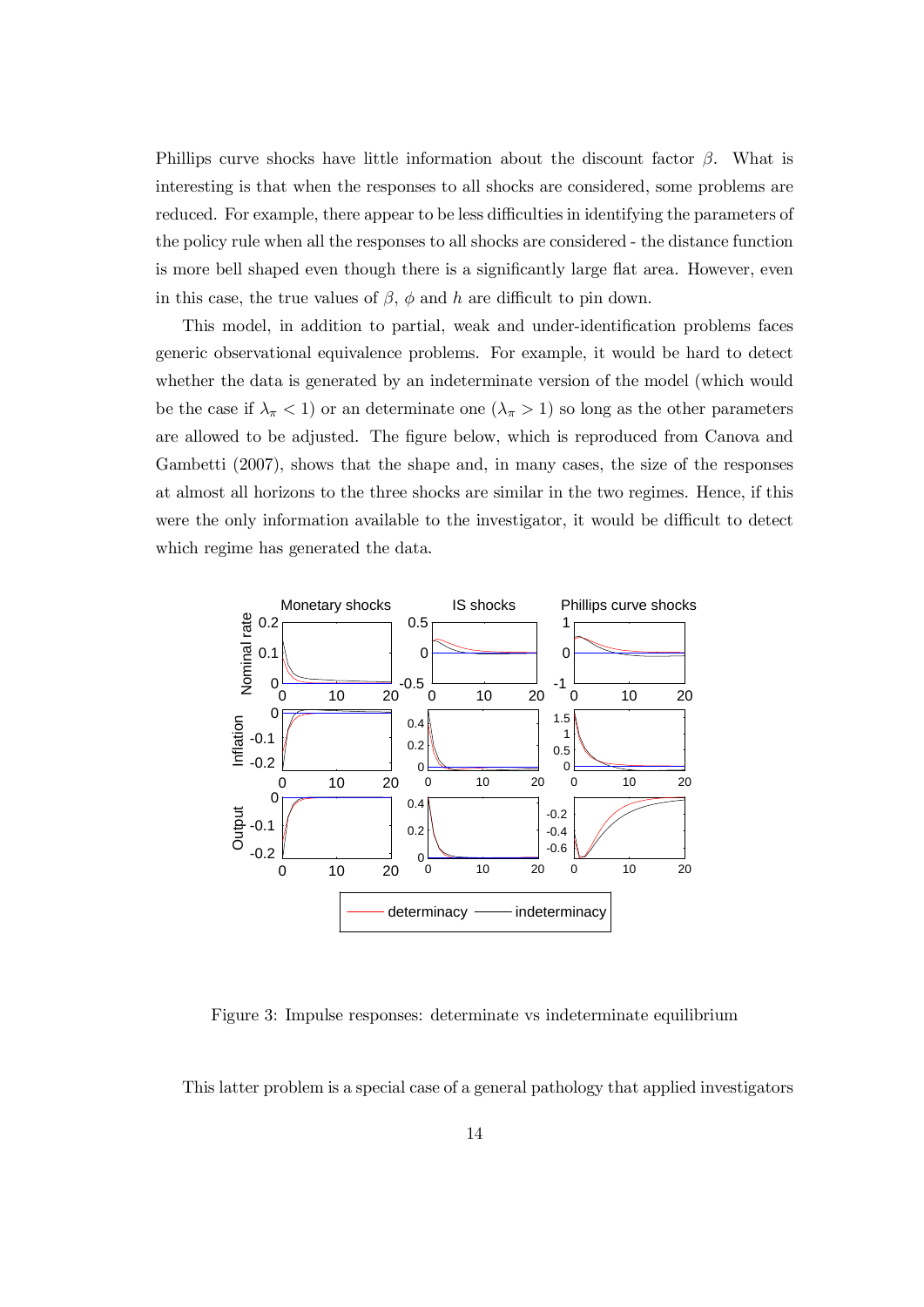often face when dealing with DSGE models: the objective functions that one constructs from the aggregate decision rules may display multiple peaks, which may be clearly separated (as is the case in the above example, see also Lubik and Schorfheide (2004))) or not (see the example discussed in section 5 of Canova and Sala (2005)). Observation equivalence, probably more than any other identification problem, prevents to attach any meaningful economic interpretation to the outcomes of the estimation process and, obviously, to conduct any meaningful policy analysis with the estimated model.

What generates the identification problems we have detected? All the nonlinear transformations, which are necessary to go from the structural parameters to the distance function, contribute. For example, consider the case of the price indexation parameter  $\omega$ , which enters nonlinearly in the model and in several of the coefficients of the aggregate decision rules, but always in combination with other parameters. The coefficients of the restricted VAR solution are inverted to compute impulse responses and their distance from the "truth" is then squared and summed. One would guess that it is just by chance that such a complex set of operations will allow the mapping from  $\omega$  to the objective function to be well behaved.

The standard answer to the problems shown in figures 1 and 2 is to fix parameters with difficult identification features (after all it does not matter what value we select) and estimate the remaining ones. While this approach is common, there is no insurance that it will give meaningful answers to the questions of interest. In fact, while such a mixed calibration-estimation approach will be successful, at least in population, if the parameters which are treated as fixed are set at their true value, setting them at values which are only slightly different from the true ones, may lead estimation astray. Intuitively this happens because, for example, setting  $\beta$  to the wrong value implies adjustments in parameters which enter jointly with  $\beta$  in the coefficients of the aggregate decision rules and this may move the minimum of the function in a somewhat unpredictable way. Canova and Sala (2005) show, in the context of a simple RBC example, that these shifts may be significant and drive inference the wrong way.

What can one then do to conduct structural estimation? The distance function we have employed can be obtained approximating the likelihood function of the model. Therefore, the resulting estimators can be thought as quasi-ML estimators of the structural parameters. However, there is no reason to use such an approximation. Once the decision rules are written in a state space format, the likelihood function can be easily and efficiently computed with the Kalman filter. Therefore, identification problems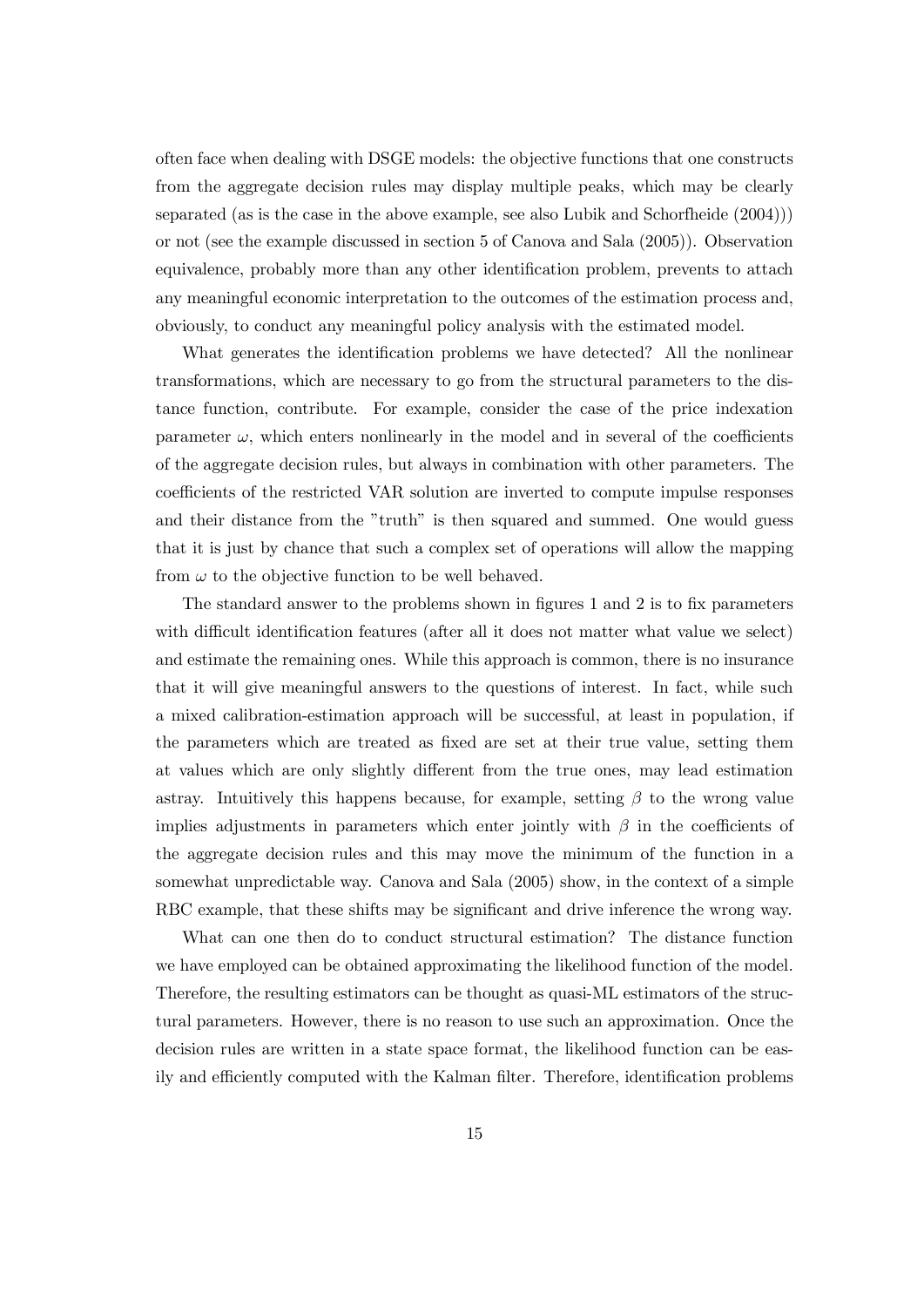could be reduced if information about the covariance matrix of the shocks or the steady states of the model - which are not used when normalized impulse response matching is performed - are brought into the estimation. Figure 4, which plots the distance function when all the shocks are considered and the likelihood function in  $\beta$  and  $\omega$ , and  $\phi$  and h, indeed suggests that these parameters could be better identified from the likelihood than from the distance function - the curvature of the latter is much larger than the curvature of the former. Nevertheless, the problem with ridges remains. Since the likelihood has all the information that the model delivers, one can conclude that it is the solution mapping, rather than the objective function mapping, that induces under and partial identification problems in this example.



Figure 4: Distance function, Likelihood and Posterior plots

It has become quite common lately to estimate the parameters of a DSGE model by Bayesian methods. Bayesian methods attempt to trace out the shape of the posterior distribution of the structural parameters, which is proportional to the likelihood times the prior. The use of prior information could add curvature to the likelihood function therefore making identification problems apparently disappear. We show how this can happen in the last column of figure 4. A sufficiently tight prior has given the posterior a nice bell shape appearance with round contours in  $(\beta, \omega)$ . Clearly, the use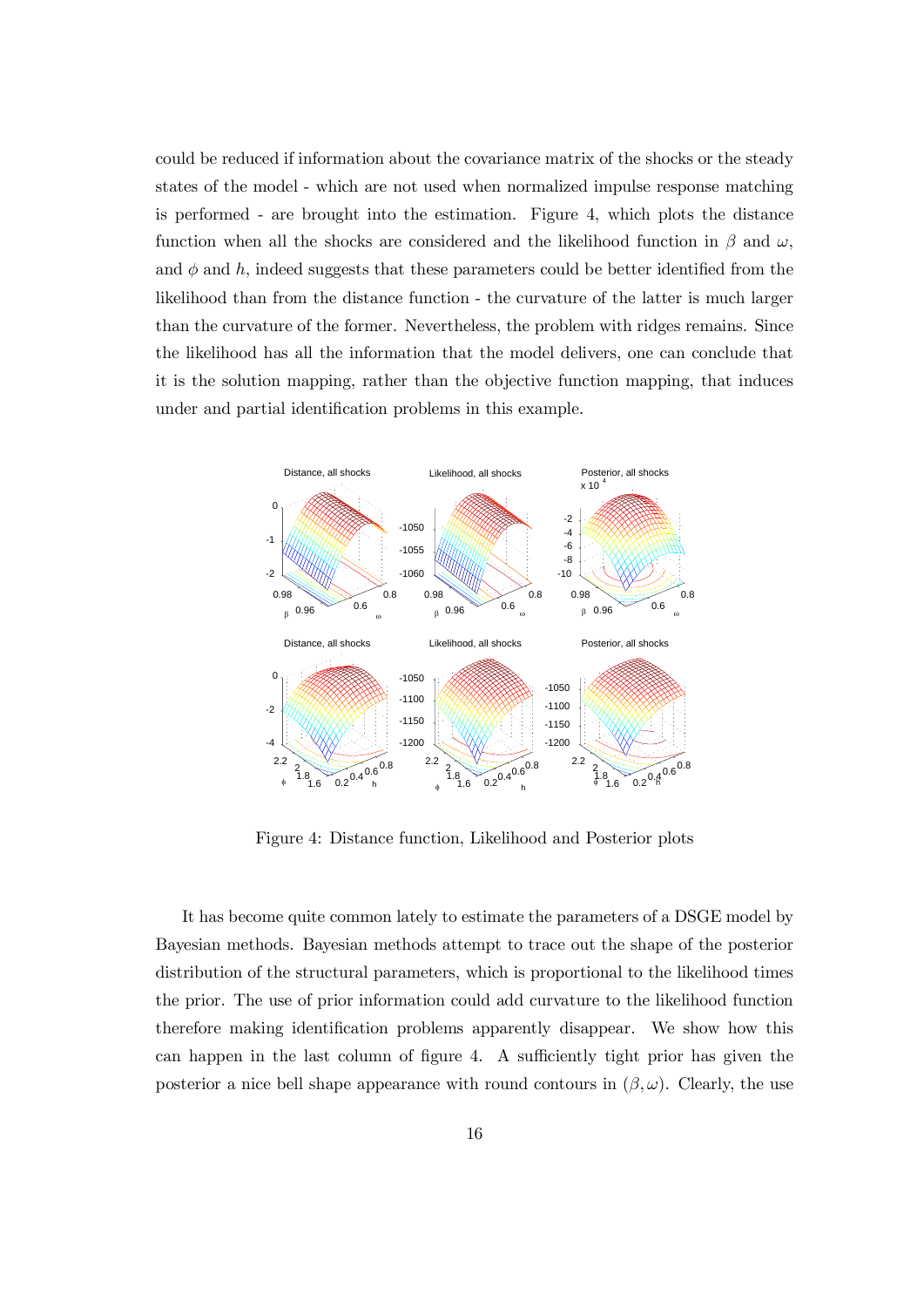of Bayesian methods is not the solution to identification problems we have highlighted in this subsection - it could however help when identification problems are caused by small samples. Achieving identification via prior restrictions, does not change the fact that the likelihood function constructed through the lenses of the aggregate decision rules of the model, has little information about the structural parameters. In this case the shape of the posterior distribution will, to a large extent, mimic the shape of the prior so that structural estimation is nothing more than sophisticated calibration - rather than calibrating to a point we calibrate to an interval and within the interval we assume that some parameters values are more likely than others. When population identification problems exist and a researcher is interested in estimating the structural parameters, it is necessary to reparametrize the model. If this is unfeasible or undesirable, then informal calibration is one simple and internally consistent device to make the model operative for inference and forecasting. The deep issue here is that DSGE models are not typically designed with an eye to the estimation of its parameters and this is clearly reflected in the identification problems they display.

Prior information on the parameters of macroeconomic models may come from different sources. It may be accumulated knowledge about a phenomena repeatedly studied in the literature (e.g. the properties of the transmission of monetary policy shocks), evidence obtained from micro studies or from the experience of other countries. All this information may be valuable to the applied investigator and should be formally introduced in the structural estimation of the model, if available. However, if the likelihood has little information about the structural parameters, and this additional information were the only one available to identify the parameters, structural estimation will not be particularly useful - it would resemble confirmatory analysis where prior expectations are verified a-posteriori. In this situation, policy exercises are difficult to interpret and the alternative of measuring the range of outcomes produced by the model using a selected range of parameters, as suggested in Canova (1995), is a feasible and more plausible approach.

What are the consequences of the identification problems we have described? For the sake of presentation, we will focus on estimates obtained matching responses to monetary policy shocks, which appear to produce the distance function with the worst identification properties, and are those on which the literature has paid most of its attention. In this exercise we still assume that shocks are correctly identified - in our model reduced form interest rate innovations are the true monetary policy shocks. If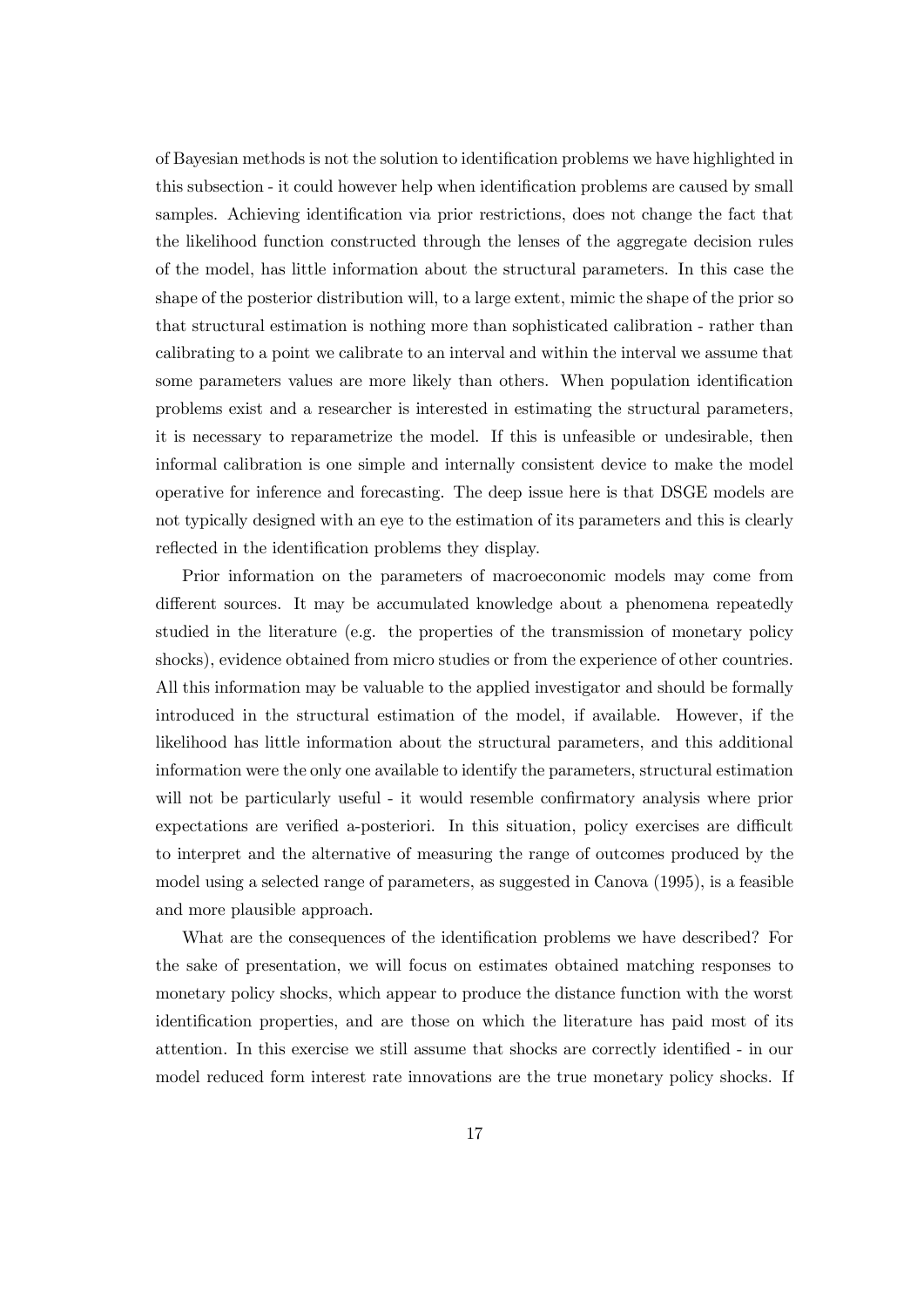this were not true, additional problems, as those discussed in e.g. Canova and Pina (2005), are compounded with those discussed here. We consider different sample sizes to highlight, on the one hand, some of the properties of the estimates of parameters with problematic identification features and, on the other, examine whether additional identification problems may emerge just because of small samples.

We simulate 200 time-series for interest rates, the output gap and inflation for  $T = 120, 200, 1000,$  fixing  $\nu = 1$  and  $\sigma_i^2 = 1.0$  in all cases, we estimate an unrestricted VAR(2), which is the correct empirical reduced form model to use in this case, compute impulse responses and bootstrap confidence bands which are then used to build a diagonal matrix of weights: the weights are inversely proportional to the uncertainty in the estimates. Table 1 presents a summary of the estimation results. It reports the true parameters, the mean estimate, the numerical standard errors computed across replications (in parenthesis) and the percentage bias (in brackets).

| rapic 1. Tux model. Matering monetary policy bhocks |         |                               |                              |                               |
|-----------------------------------------------------|---------|-------------------------------|------------------------------|-------------------------------|
|                                                     | True    | $T = 120$                     | $T = 200$                    | $T = 1000$                    |
| В                                                   | 0.985   | 0.984( 0.007 ) [ 0.6 ]        | 0.985(0.007)[0.7]            | $0.986$ ( $0.008$ ) [ $0.7$ ] |
| Φ                                                   | 2.00    | $2.39(2.81)$ [95.2]           | $2.26$ (2.17) [70.6]         | 1.41 $(1.19)$ [48.6]          |
|                                                     | 0.68    | $0.76$ ( $0.14$ ) [ $19.3$ ]  | $0.76$ ( $0.12$ ) [ 17.5]    | 0.83(0.10)[23.5]              |
| $\lambda_r$                                         | $0.2\,$ | $0.47$ ( $0.29$ ) [ 172.0 ]   | $0.43$ ( $0.27$ ) [152.6 ]   | $0.41$ ( $0.24$ ) [ $132.7$ ] |
| $\lambda_\pi$                                       | 1.55    | $2.60(1.71)$ [98.7]           | 2.22(1.51) [78.4]            | 2.18(1.38) [74.5]             |
| $\lambda_u$                                         | 1.1     | $2.82$ (2.03) [201.6]         | $2.56$ ( $2.01$ )[ $176.5$ ] | 2.16(1.68)[126.5]             |
| $\rho_1$                                            | 0.65    | $0.52$ ( $0.20$ ) [ $30.4$ ]  | $0.49$ ( $0.21$ ) [34.3]     | $0.50(0.19)$ [ 31.0 ]         |
| $\rho_2$                                            | 0.65    | $0.49$ ( $0.20$ ) [ $32.9$ ]  | $0.48$ ( $0.21$ ) [34.8 ]    | $0.48$ ( $0.21$ ) [ $34.7$ ]  |
| $\omega$                                            | 0.25    | $0.76$ ( $0.39$ ) [ $238.9$ ] | 0.73(0.40)[232.3]            | $0.65$ ( $0.38$ ) [ $198.1$ ] |
| $\hbar$                                             | 0.85    | $0.79$ ( $0.35$ ) [ $30.9$ ]  | $0.76$ ( $0.37$ )   $32.4$   | $0.90(0.21)$   21.3           |

Table 1: NK model. Matching monetary policy shocks

A few features of the table are worth commenting upon. First, biases are evident in the estimates of the partially identified parameters  $(\lambda_{\pi}, \lambda_{y})$ , the weakly identified parameters  $(\zeta, \omega, h)$ , and the under-identified parameters  $(\rho_1, \rho_2)$ . Note that even with 250 years of quarterly data major biases remain. Second, numerical standard errors are large for the partially identified parameters and invariant to sample size for the under-identified ones. Third, parameter estimates do not converge to population values as T increases. Finally, and concentrating on  $T = 200$ , estimates suggest an economic behavior which is somewhat different from the one characterizing the DGP. For example, it appears that price stickiness is stronger and the Central Bank reaction to the output gap and inflation is equally strong.

In sum, identification problems lead to biased estimates of certain structural parameters (see also Choi and Phillips (1992)), to inappropriate inference when conven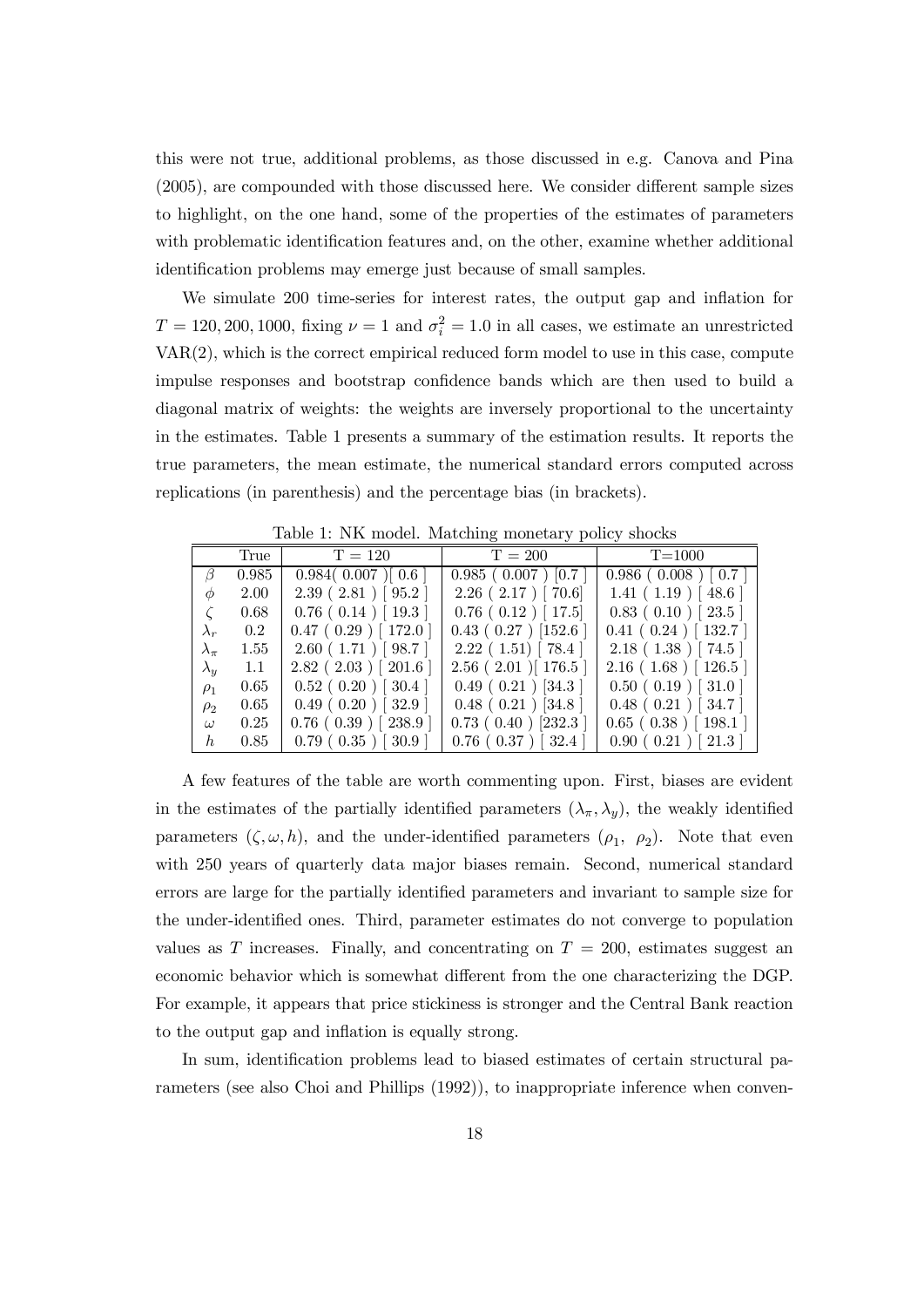tional asymptotic theory is used to judge the significance of estimated parameters and, possibly, to wrong economic interpretations. For unconditional forecasting, identification problems are unimportant: as long as the fit and the forecasting performance is the same, the true nature of the DGP does not matter. However, policy analyses and conditional forecasting exercises conducted with estimated parameters may lead to conclusions which are very different from those obtained with the true one. Hence, it is generally unwise to attach any economic interpretation to the estimates or draw conclusions about how the economy works from structural exercises which are plagued by identification problems.

What is left to the applied investigator to do? Apart from attempting to reparametrize the model, not much. One interesting issue still unexplored in the literature is to take population identification problems as being the norm rather than the exception and try to find estimation techniques or objective functions which, given a sample size, are able to minimize the distortions produced by identification pathologies. While some progress has been made in the context of moment estimation (see Stock and Wright (2000) or Rosen (2005)), these procedures are applicable only in restrictive situations (the weighting matrix must be chosen in a particular way) and are awkward to use in DSGE models, which are highly parametrized and non-linear.

How does one detect identification problems? The univariate and bivariate exploratory analysis we have presented e.g. in figures 1 and 2 can definitely help in spotting potential problems and this analysis could be easily complemented with local derivatives of the objective function in the dimensions of interest. Alternatively, numerically computing the Hessian of the objective function around particular parameter values and calculating the size of its eigenvalues can give more formal indications on how flat or how information deficient the objective function is locally. For example, if the rank of the Hessian is less than the number of structural parameters, one of its eigenvalues is zero and at least one parameter is underidentified. If the rank of the Hessian is close to be deficient, one or more of its eigenvalues are close to zero and either weak or partial identification problems or both are likely to be present. Experimentation with number of shocks used to construct the objective function and the number of variables can also give useful information about what statistic may identify a particular structural parameter, as is the experimentation with different objective functions and with different features of the data (e.g. steady state vs. dynamics).

Clearly, diagnostics of this type have to be run prior to estimation, but such an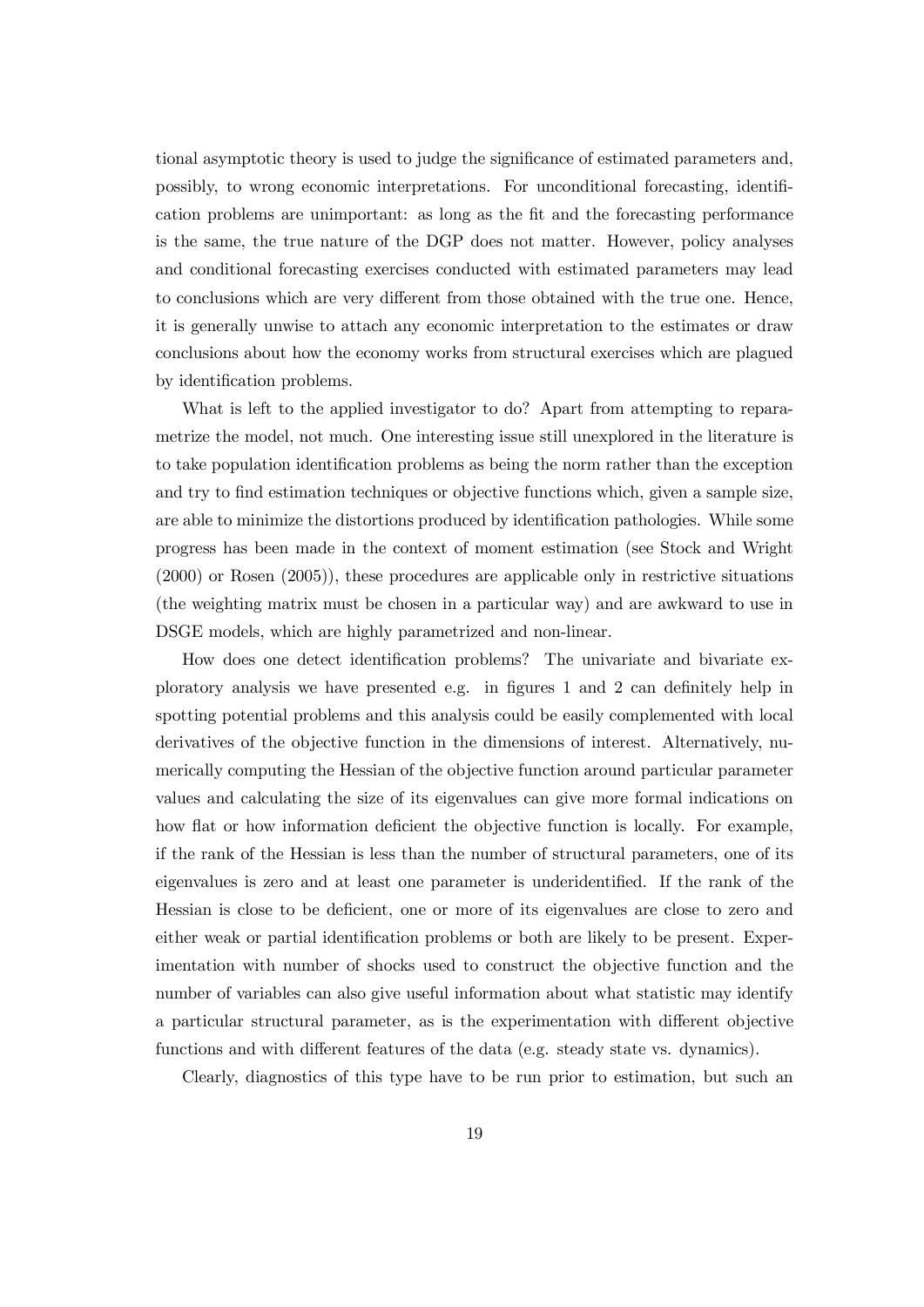exercise is not much more complicated or time consuming than the type of exercises one performs to measure the sensitivity of the results to the selection of calibrated parameters. In general, the following rules of thumb are useful to limit the extent of identification problems: given a model, always choose a likelihood based objective function, which has the highest informational content; given a model and the likelihood function, and if it is the sample which is problematic, add information in the form of additional data or prior restrictions, which synthetically reproduces it.

It is important to stress that looking at the minimized value of the objective function, at standard errors of the estimates or to the resulting impulse responses it is not generally useful as an ex-post device to detect identification problems. The distance function is within the tolerance level  $(10^{-7})$  for all the parameter combinations generating table 1 and the practice of blowing up the objective function, by appropriately choosing the matrix of weights, will not change the fact that the gradient or the Hessian display problematic features. Furthermore, it can be shown that population responses fall within a 68 percent band centered around the estimates of the responses to monetary shocks computed with the parameter estimates, even when the sample size is T=120. Therefore, the practice of showing that model's responses computed using the estimated parameters lie within the confidence bands of the responses estimated from the data is not particular informative as far as identification problems are concerned. Large standard errors do emerge when identification failures exist but also when other problems are present (e.g. very noisy data or regime switches). Hence, univocally associating large standard error with identification issues is, in general, incorrect.

It is also important to stress that the addition of measurement errors for estimation purposes can distort the identification properties of structural parameters. It is not particularly difficult to conceive situations where a parameter which was identified by certain features of the model becomes free to move and fit other properties of the data it was not designed for, once measurement error is added. Therefore, while there is some logic in adding measurement errors to link the model variables to the observables, one should be careful and investigate the consequences that such a process has on the identification properties of the parameters.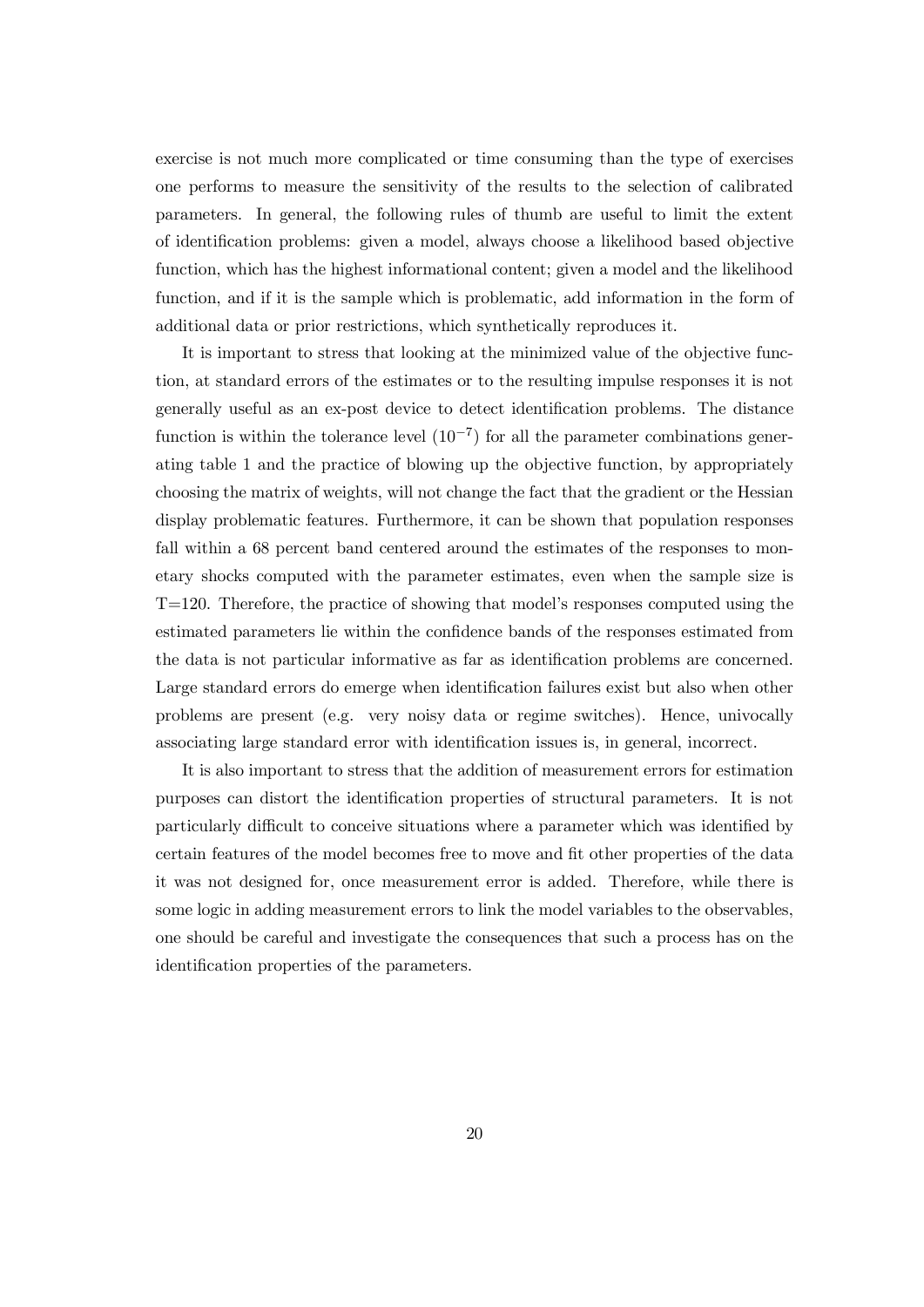## 3 Structural VARs

Structural VAR (SVAR) inference is typically perceived to be at the antipodes of structural model-based inference. SVAR models take a minimalist approach to the estimation problem and consider only a very limited subset of the large number of restrictions that DSGE models impose on the data. For example, the fact that the matrices  $H_1$ and  $H_2$  depend on  $\theta$  is typically neglected and only a part of the information present in  $A_0(\theta)$  is used. Furthermore, the singularity that the model imposes on the data is completely disregarded. This minimalist approach has one obvious disadvantage: if less structure is imposed on the data, fewer interesting economic questions can be asked. However, such a limited information approach is advantageous when some of the model's restrictions are dubious, which would be the case if the model is misspecified in some dimensions, or fragile, which would be the case if the restrictions depend on the functional forms or the parameter values one specifies. In this case, neglecting these restrictions, can robustify estimation and inference.

As we have mentioned in the introduction, and despite recent attempts to make them more realistic, the current generation of DSGE models is still far from reproducing the DGP of the actual data in many respects: models fail to capture, e.g., the heterogeneities present in the actual world; important relationships are modeled with black-box frictions; timing restrictions are used to make them compatible with the dynamics observed in the data; and ad-hoc shocks are often employed to dynamically span the probabilistic space of the data. Since mispecification is likely to be pervasive, system wide and even limited information classical structural methods are problematic even when identification problems are absent.

Bayesian methods have an hedge in structural estimation when model misspecification is present. Inference in this context, in fact, does not require the asymptotic correctedness of the model under the null. Furthermore, these methods can potentially deal with model misspecification, for example, by imposing prior distributions over models and weighting the posterior information contained in each of them by their posterior probability. However, this potential advantage of Bayesian methods is often unexpressed: except for Schorfheide (2000), it is very unusual for researchers to consider an array of models, all of which can potentially be useful to answer the question of interest. In this situation, one is often left wondering what posterior estimates obtained from a misspecified model mean in practice and whether policymakers could and should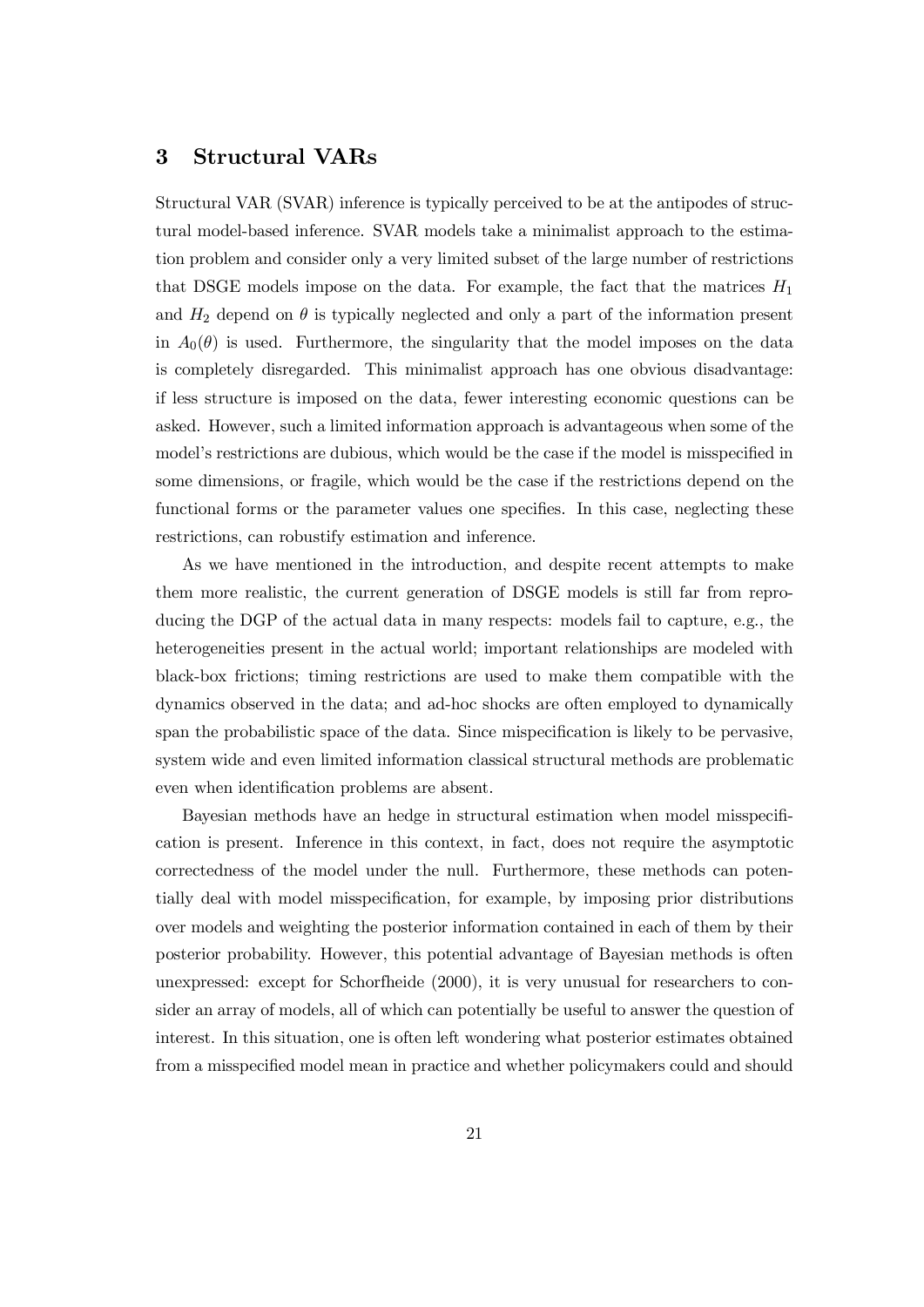trust these estimates when taking important policy decisions.

The difficulties of the current generation of DSGE models to represent the DGP of the data have been highlighted by Del Negro et. al. (2006), who take a workhorse model, popular among academics and central bankers, and show that it is possible to improve its fit by considerably relaxing the cross equation restrictions that it imposes on the matrices  $H_1(\theta)$  and  $H_2(\theta)$ . Their approach, which uses a DSGE model as a prior for a VAR, is useful to design a metric to assess the distance between the model and the VAR of the data and represents a promising way to evaluate model fit, to suggest ways to bring models in closer contact with the data and, in general, to conduct structural inference in misspecified models.

If one takes the inherent misspecification that the current generation of DSGE models display seriously and heavily weights inferential mistakes, one may then want to proceed in a more agnostic way. Rather than conditioning on one model and attempting to estimate its structural parameters, one could be much less demanding in the estimation process, and employ a subset of the model restrictions, which are either uncontroversial or likely to be shared by a class of economies with potentially different features, to identify structural shocks. One way of doing this is precisely to neglect the restrictions present in the matrices  $H_1$  and  $H_2$ , which are often not robust, and use some of those present in  $A_0(\theta)$ , for which a large a-priori consensus can be found in theory, and then trace out the dynamics of the variables of interest in response to disturbances or measure the relative importance of each shock for business cycle fluctuations. Therefore, with such an approach, most of the detailed cross equation restrictions imposed by a model will be eschewed from the estimation process and only constraints which are likely to hold in many models, are used to identify structural shocks. Unfortunately, it has become common in the literature to employ constraints which unrelated to any specific class of models or so generic that they lack economic content. While 20 years ago researchers spent considerable time and effort justifying their identification restrictions from a theoretical point of view (see e.g. Sims (1986) or Bernanke (1986)), now it is often the case that these restrictions are not even spelled out in details, and the only justification for them a reader can find is that they are used because someone else in the literature has used them before. In general, delay type of restrictions, which use the flow of information accrual to agents in the economy, and place zeros in the impact matrix of shocks, are the preferred identification devices.

Canova and Pina (2005) have shown that delay type of restrictions do not naturally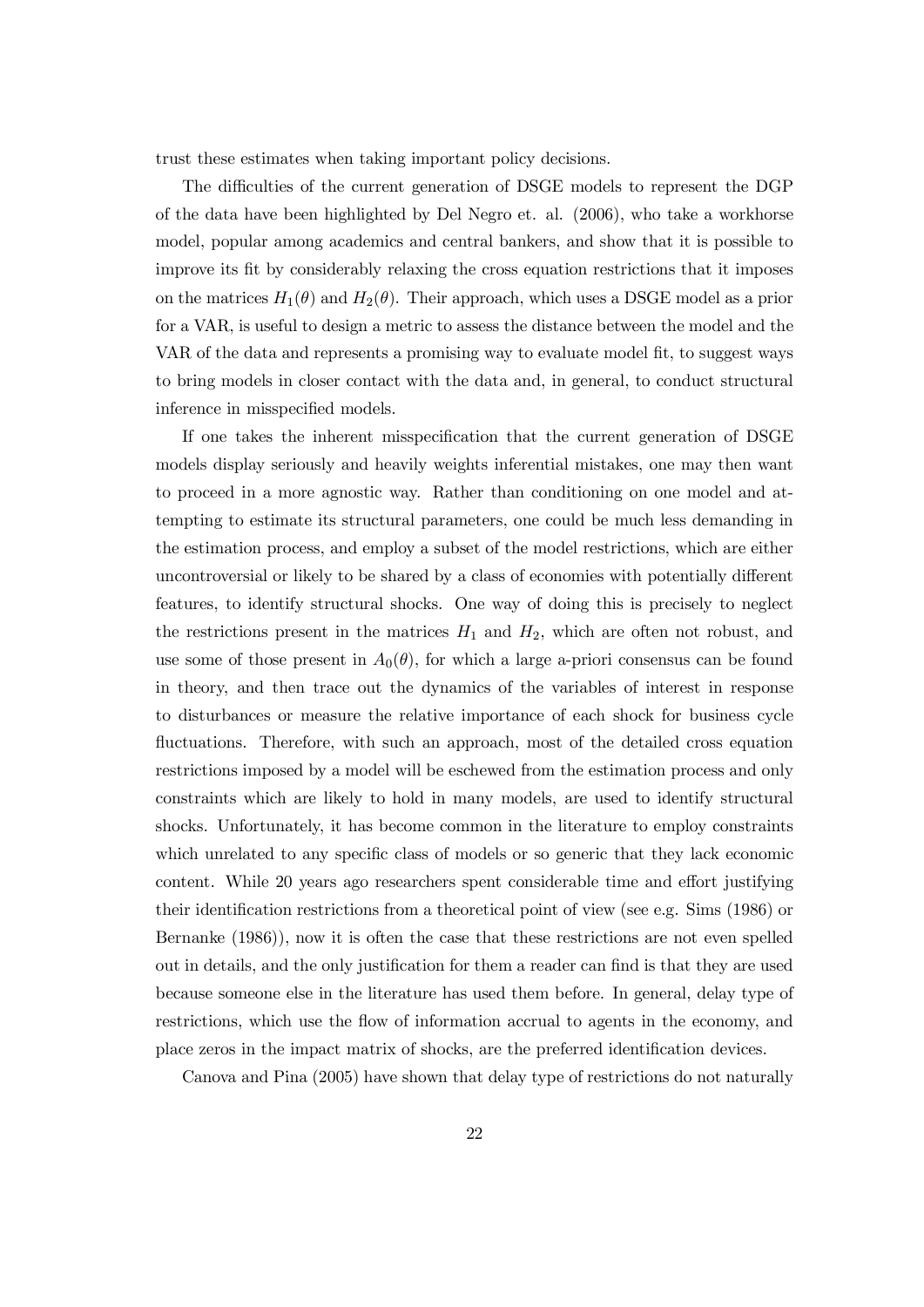arise in general equilibrium models, are often inconsistent with their logic and one has to work hard to cook up general equilibrium environments with such features (see e.g. Rotemberg and Woodford (1997)). Long run restrictions have been hailed in the past as the answer to these problem since restrictions of this type are common to a variety of theories (e.g. money neutrality or the idea that technological progress explain the long run path of variables are features which are shared by macro models with different microfundations) and allow inference without tying one's hand to a particular specification for the short run dynamics around these long run paths. However, this alternative identification approach is non-operative: long run restrictions are scarce relative to the number of shocks researchers are interested in recovering. Therefore, when four or five shocks need to be identified, one is forced to use a mixture of long run and delay restrictions. Furthermore, as pointed out by Faust and Leeper (1997), long run restrictions are weak and prone to observational equivalence problems.

The sign and shape approach, suggested in Canova and De Nicolo' (2002) and Uhlig (2005), we advocate in the next section, can bridge SVAR and DSGE models in a more solid way and provide a constructive answer to the quest for identification restrictions. Unfortunately, such an approach does not yet have a widespread use in the profession (exceptions are, among others, Dedola and Neri (2007) and Pappa (2005)) and the science of identification in SVARs is still very much the craft of finding restrictions that would not bother anyone in the profession.

Apart from identification issues, which have received attention in the VAR literature since, at least, Cooley and Leroy (1985), a number of authors have recently questioned the ability of structural VARs to recover the true DGP of the data, even when an appropriate identification approach is used. To see why this could be the case, consider the following alternative restricted state space representation for the log-linearized aggregate decision rules of a DSGE model

$$
x_{1t} = J(\theta)x_{1t-1} + K(\theta)e_t
$$
  
\n
$$
x_{2t} = N(\theta)x_{1t-1} + M(\theta)e_t
$$
\n(12)

where  $e_t \sim \text{iid}(0, \Sigma_e)$ . The questions we ask are the following: (i) does there exist a VAR representation for a subset of the variables of the model, say  $x_{2t}$ ? (ii) Would the resulting VAR be of finite order? (iii) What would happen to inference if only a sample of limited size is available? We have already mentioned that if both  $x_1$ and  $x_2$  were observable (12) is simply a restricted, although reduced rank VAR(1).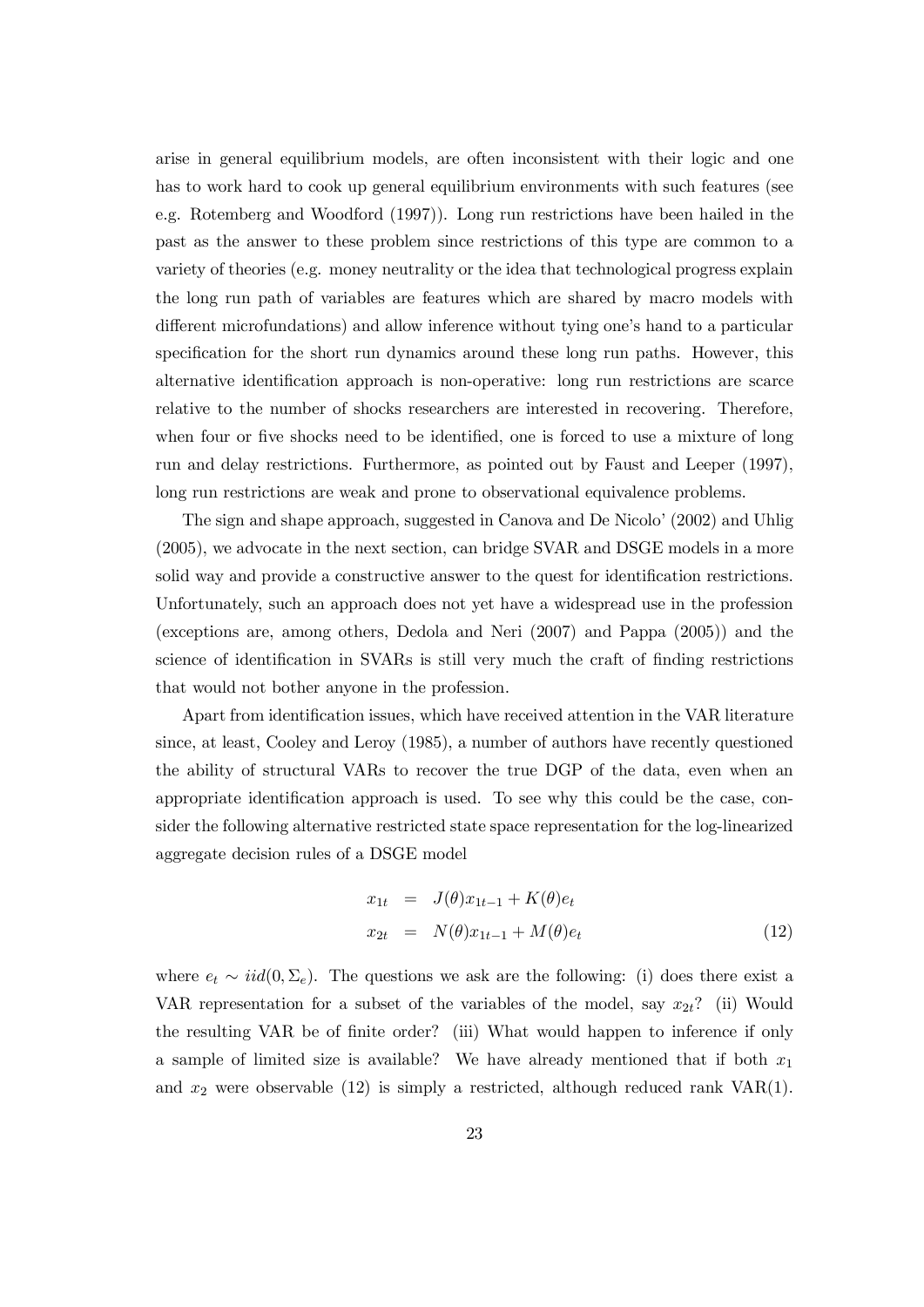However, this is not a very realistic setup: usually  $x_{1t}$  includes non-observable variables; furthermore, only a subset of the variables appearing in  $x_{2t}$  may be of interest, could be reasonably measured, or have relevant information for the exercises one may want to conduct. Therefore, it is legitimate to ask what would the process of integrating out non-observable, uninteresting or badly measured variables imply for the restricted time series representation of the aggregate decision rules of the model.

### 3.1 Invertibility

If  $M(\theta)$  is a square matrix, and if  $J(\theta) - K(\theta)M(\theta)^{-1}N(\theta)$  has all eigenvalues less than 1 in absolute value, it is easy to show that:

$$
x_{2t} = N(\theta)\{[1 - (J(\theta) - K(\theta)M(\theta)^{-1}N(\theta)]^{-1}K(\theta)M(\theta)^{-1}\}x_{2t-1} + u_t \qquad (13)
$$

where  $u_t \sim (0, M(\theta)^{\prime} \Sigma_e M(\theta))$ . Therefore, if only  $x_{2t}$  is observable, the aggregate decision rules have a restricted  $VAR(\infty)$  representation. If instead  $N(\theta)$  is a square matrix, then:

$$
x_{2t} = N(\theta)J(\theta)N(\theta)^{-1}x_{2t-1} + (I + (N(\theta)K(\theta)M(\theta)^{-1} - N(\theta)J(\theta)N(\theta)^{-1})\ell)u_t
$$
 (14)

where  $\ell$  is the lag operator. Under this alternative assumption, the aggregate decision rule for  $x_{2t}$  has therefore a VARMA $(1,1)$  representation.

Hence, if a reduced number of variables is considered, the aggregate decision rules of the model have a much more complicated structure than a restricted VAR(1). The question of interest is whether we can still use a VAR with a finite number of lags to approximate the aggregate decision rules for  $x_{2t}$ . Straightforward algebra can be used to show that if the exogenous driving forces are  $AR(1)$  and if both the predetermined states and  $x_{2t}$  are observed, then the correct representation for the vector of predetermined states and choice variables is a restricted VAR(2) with singular covariance matrix. On the other hand, if only  $x_{2t}$  is observable and the dimension of  $x_{2t}$  is the same as the dimension of  $e_t$ , Ravenna (2006) has shown that the aggregate decision rules for  $x_{2t}$  can be approximated with a finite order VAR if and only if the determinant of  ${I - [J(\theta)K(\theta)M(\theta)^{-1}N(\theta)]\ell}$  is of degree zero in  $\ell$ .

What does this all mean? It means that the aggregate decision rules for a subset of the variables of the model can be represented with a finite order VAR only under a set of restrictive conditions. These conditions include invertibility of the mapping between structural shocks and the variables included in the VAR, a fundamentalness condition,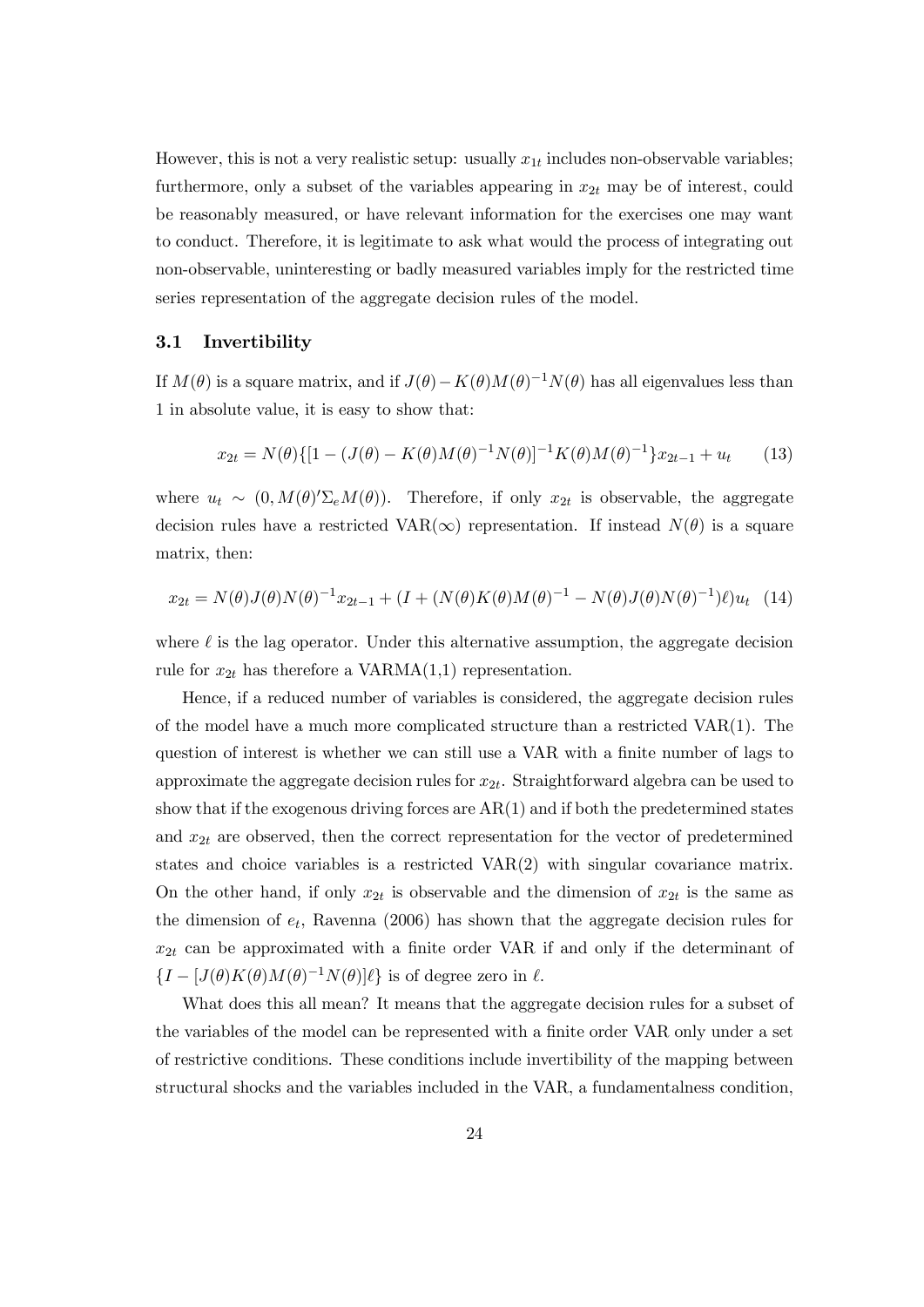which implies that the information contained in the observables is the same as the information contained in disturbances of the model, and the condition that random perturbations produce fluctuations around the steady state that are not too persistent.

Note that the condition we have used to derive (13), is never satisfied in practice. One can think, at best, of four or five truly structural sources of disturbances and this typically is much less than the size of vector  $x_{2t}$ . Therefore, it is only after ad-hoc disturbances and/or measurement errors are ex-post included that  $M(\theta)$  is a square matrix. Similarly, the restriction that  $N(\theta)$  is a square matrix is difficult to be satisfied in practice - the number of states is typically smaller than the number of endogenous variables. The other conditions clearly depend on the structure of the model but, for example, specifications in which agents react to news that may materialize in the future fail to satisfy the first condition - the resulting MA representation of the model is nonfundamental. Finally, the convergence of the economy to its steady state when perturbed by shocks depends on the details of the specification. Therefore, it is difficult to assess how important in practice this assumption is. Given that many DSGE models have fairly weak internal propagation mechanism, and as long as the structural shocks are stationary, such a condition is likely to be satisfied in practice.

In sum, one should not be surprised to find DSGE models featuring aggregate decision rules for a subset of the variables which are not representable with a finite order VAR (see e.g. Fernandez-Villaverde, et. al. (2005) for examples). Nevertheless, a large class of models does have aggregate decision rules with these properties. To be sure that SVAR inference is valid, one must preliminary select a class of models which could have generated the data and check whether the required conditions are satisfied for alternative parameterizations. While this requires a SVAR investigator to take much more seriously a certain class of models before drawing any inference from her analysis, it also makes SVAR estimation less straightforward and more time consuming since the number of parameters, functional form and friction permutations that need to be checked before the analysis is conducted is large. Furthermore, since bizarre counterexamples can always be found, it may become difficult for an applied macroeconomist to assess in practice whether a finite order VAR is a good approximation to the class of DSGE models one is interested in or not.

For the final question, Chari, et. al. (2006) have recently shown that one may be led astray in evaluating the relevance of economic theories using SVAR simply because with small samples, the population properties of the aggregate decision rules may be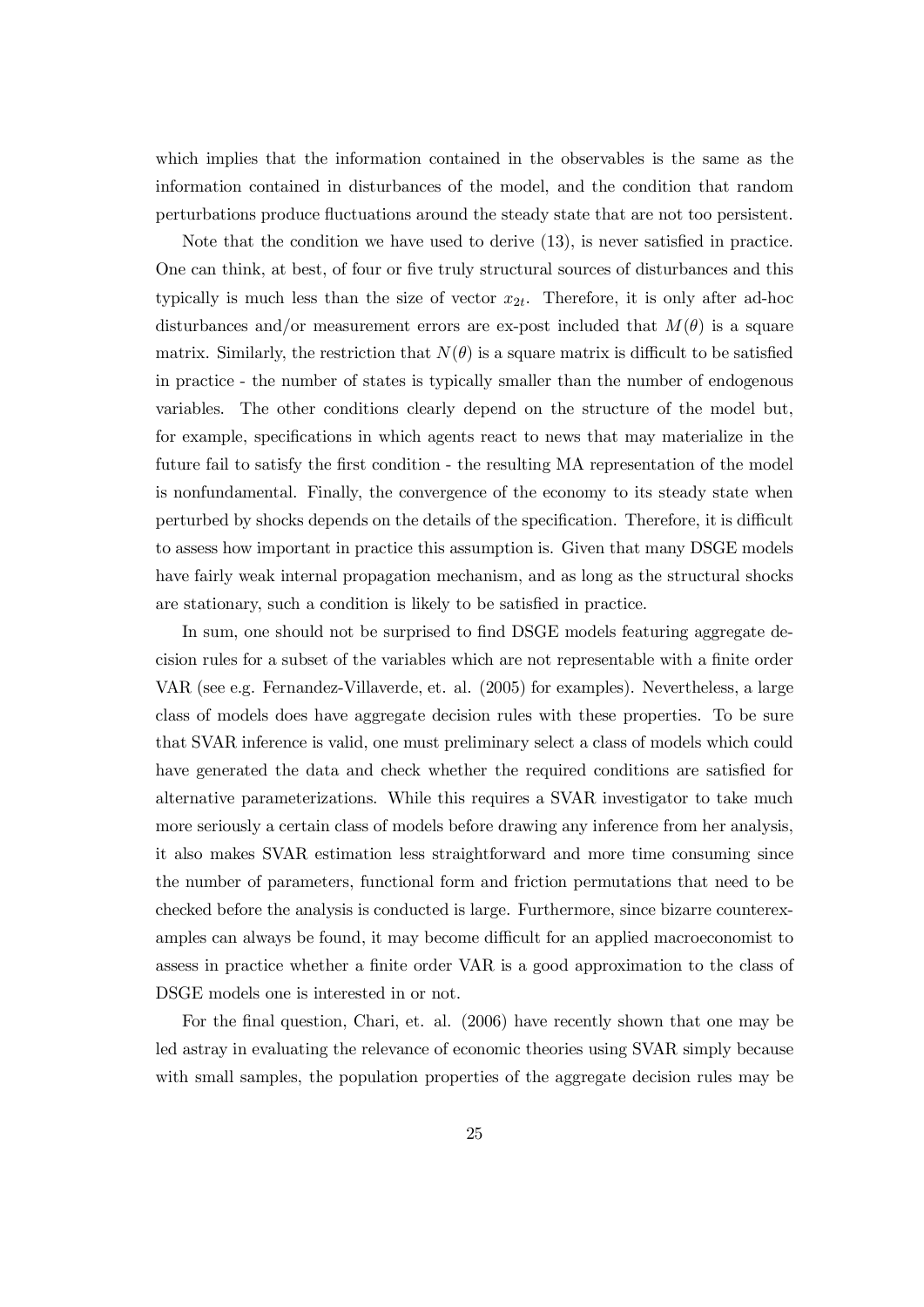very poorly approximated with a VAR. That is to say, even when there exists a VAR representation for the variables in  $x_{2t}$ , when this representation is of finite order, and when identification of shocks is properly performed, small sample biases in the estimates of the reduced form parameters and the covariance matrix of the shocks may make inference whimsical. For example, they show that a short sample of data simulated from a RBC model driven by a neutral technology shock may lead a researcher to believe that it could have been generated by a model with different microfundations - in population hours worked increases in response to a technology shock; in small samples hours may fall in response to the correctly identified technology shocks.

An applied investigator has to leave with small sample biases. Long samples, when they are available, are rarely used because causal relationships are often subject to important regime shifts and when regime shifts are absent, changes in the definition or in the way the data is sampled or computed, make empirical analysis difficult. Econometrics can help here: it is well known that in a variety of experimental designs and with samples of about 100 observations, estimates of the AR(1) coefficient are downward bias by up to 30 percent. While this type of analysis could be easily extended to more realistic and interesting economic models - for example, measuring the size of the bias in the largest autoregressive root of the aggregate decision rule (which roughly determines the dynamics of the system) and in the eigenvalues of the covariance matrix of reduced form shocks (which determines the size of the impact effects) - one needs to consider models where the impact effect is fairly weak to have important sign reversals in small samples. Therefore, while such an issue should be kept in mind, its practical relevance appears to be limited.

There is another way of seeing these representation problems from a different and probably more informative viewpoint - the one of omitted variables and shock misaggregation, which have a long tradition in the VAR literature (see e.g. Braun and Mittnik (1993), Faust and Leeper (1997)). Suppose the aggregate decision rules for the endogenous variables of a DSGE model can be written as a VAR(1):

$$
\begin{bmatrix} I - A_{11}\ell & A_{12}\ell \\ A_{21}\ell & I - A_{22}\ell \end{bmatrix} \begin{bmatrix} y_{1t} \\ y_{2t} \end{bmatrix} = \begin{bmatrix} B_1 \\ B_2 \end{bmatrix} e_t
$$

where  $y_{1t}$  are the variables included and  $y_{2t}$  the variables excluded from the empirical model and these vectors do not necessarily coincide with those of the state variables  $x_{1t}$  and the choice variables  $x_{2t}$ . Then the representation for  $y_{2t}$  is

$$
(I - A_{22}\ell - A_{21}A_{12}(1 - A_{11}\ell)^{-1}\ell^2)y_{2t} = [B_2 - (A_{21}(1 - A_{11}\ell)^{-1}B_1\ell]e_t \equiv v_t \quad (15)
$$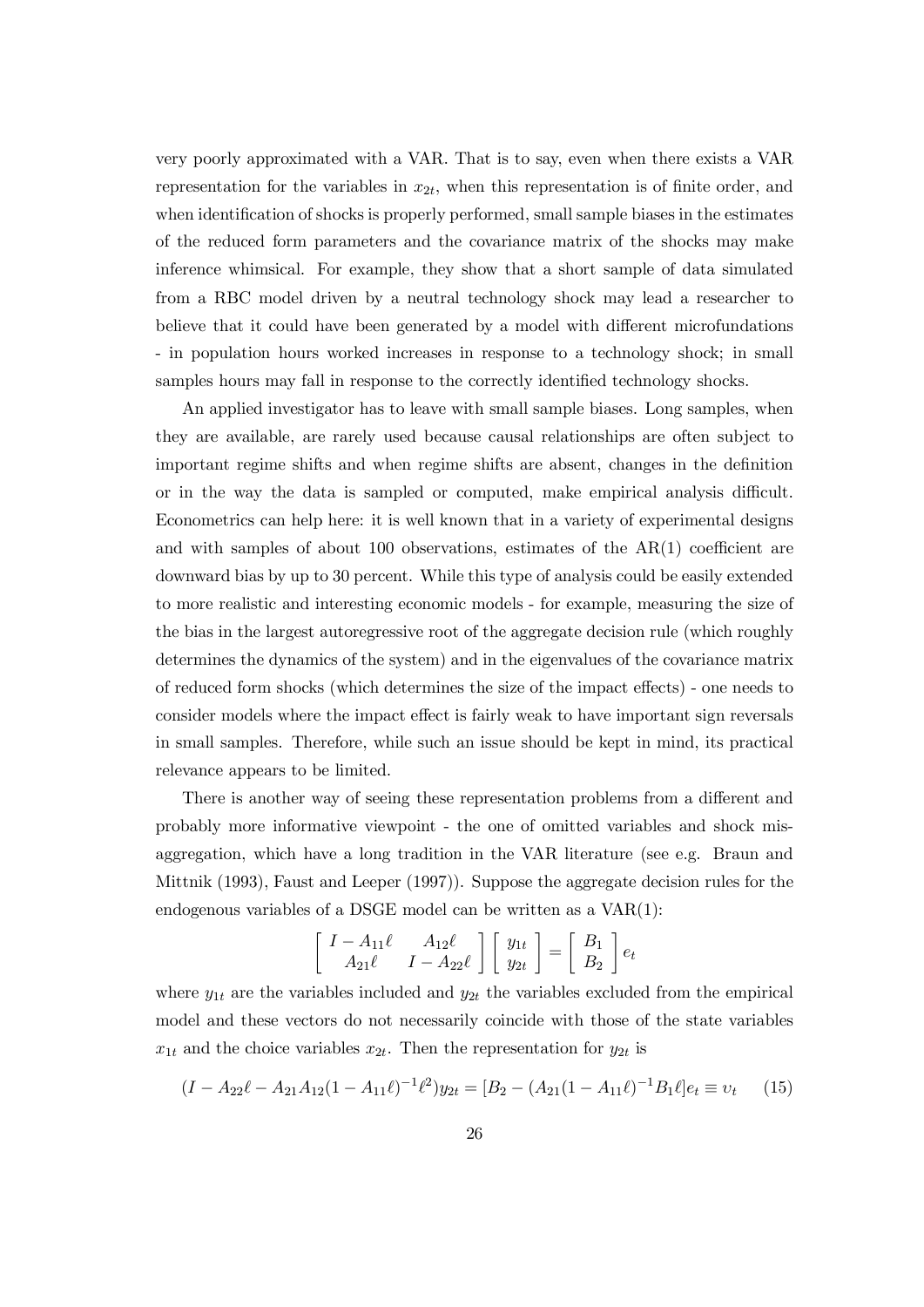When  $y_{1t}$  and  $y_{2t}$  are of the same dimensions, simplifies to

$$
[I - (A_{11} + A_{22})\ell + (A_{11}A_{22} - A_{21}A_{12})\ell^2]y_{2t} = [B_2 + (A_{21}B_1 - A_{11}B_2)\ell]e_t \equiv v_t \tag{16}
$$

What does this reduced system representation imply? First, it is easy to see that the model for  $y_{2t}$  is an ARMA( $\infty$ ,  $\infty$ ) and the lagged effect of the disturbances mixes up the contemporaneous effects of different structural shocks  $(B_1e_{t-1})$  has smaller dimension than  $e_{t-1}$ ). Furthermore, it is clear that even if  $e_t$ 's are contemporaneously and serially uncorrelated,  $v_t$ 's are contemporaneously and serially correlated and that two small scale VARs featuring different  $y_{2t}$ 's will have different  $v_t$ 's. Finally, since  $v_t$  is a linear combination of current and past  $e_t$ , the timing of the innovations in  $y_{2t}$  is not preserved unless  $A_{11}$  and  $A_{21}$  are both identically equal to zero, which is true, e.g., if  $y_{2t}$  includes the states and  $y_{1t}$  the controls of the problem.

In other words, (16) implies that shocks extracted from SVAR featuring a reduced number of the model's variables are likely to confound not only structural shocks of different types, but also display time series properties which are different from those of the true shocks to these variables. Hence, even if the correct identifying restrictions are used, VAR models which are small relative to the universe of variables potentially produced by a DSGE model are unlikely to be able to capture either its primitive structural disturbances nor the dynamics they induce unless some strong, and not very practically relevant conditions, hold.

Contrary to the previous representation of the invertibility problem which provides little guideline on how to check for failures, this latter representation does give researchers a way to measure the importance of potentially omitted variables. In fact, if omitted variables are important, reduced form VAR residuals will be correlated with them. Therefore, for any given set of variables included in the VAR, it is sufficient to check whether variables potentially belonging to  $y_{1t}$  display significant correlation with the residuals. If so, they should be included in the VAR and estimation repeated; if not they can be omitted without further ado.

To conclude, we present two examples illustrating the issues we have discussed in this section. In the first example, non-invertibility emerges because the model has a non-fundamental representation. In the second the MA of the model is invertible, but the dynamics of the reduced system are different from those of the full one.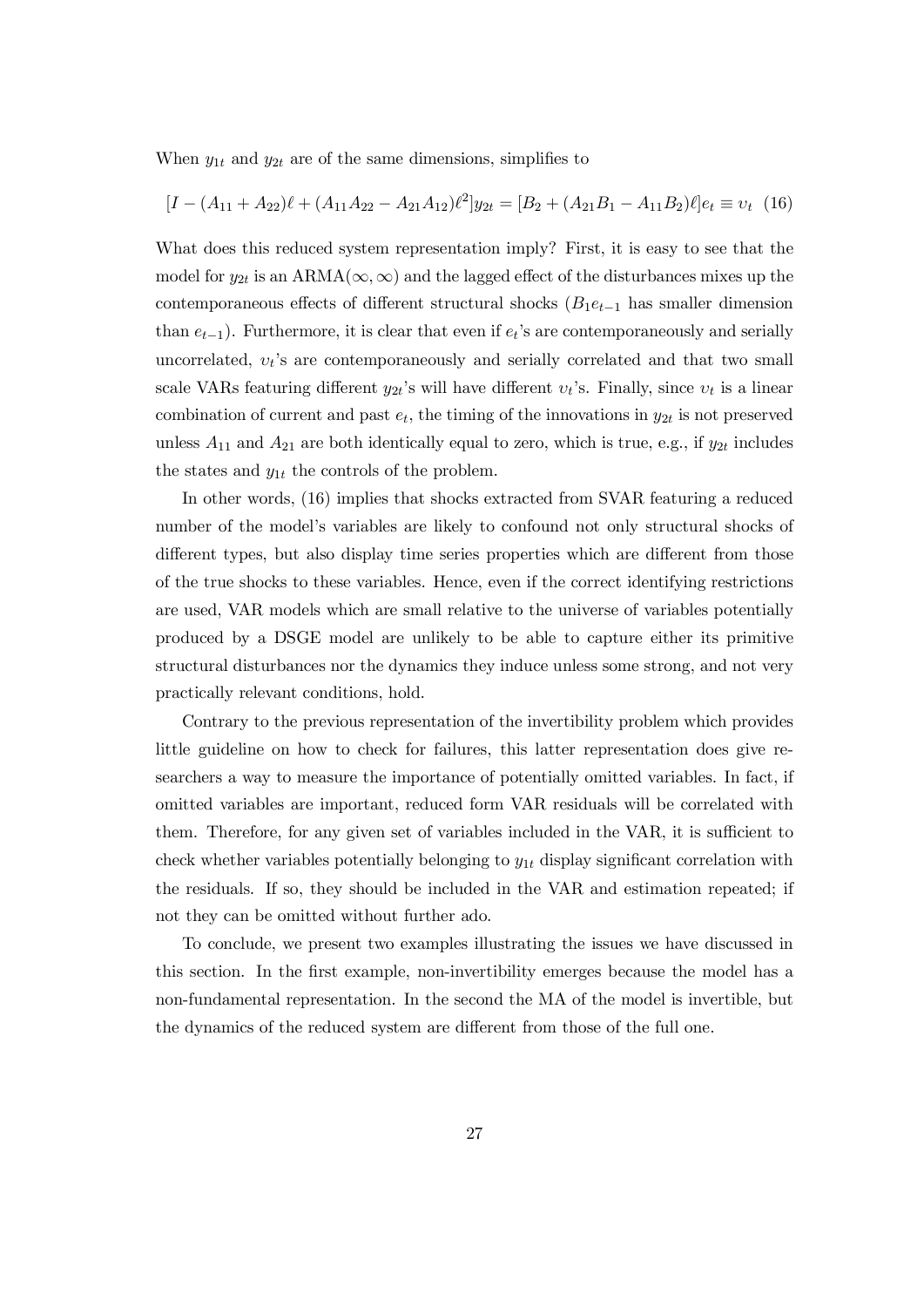### 3.1.1 Example 3: A Blanchard and Quah economy

The example we present belongs to the class of partial equilibrium models which was popular in the late 1980s. While it is not difficult to build general equilibrium models with the required features, the stark nature of this model clearly highlights how invertibility problems could occur in practice. The model that Blanchard and Quah (1989) consider has implications for four variables (GDP, inflation, hours and real wages) but the solution is typically collapsed into two equations, one for GDP growth  $(\Delta GDP)$ , the other for the unemployment rate  $(UN_t)$  of the form

$$
\Delta GDP_t = \epsilon_{3t} - \epsilon_{3t-1} + a(\epsilon_{1t} - \epsilon_{1t-1}) + \epsilon_{1t} \tag{17}
$$

$$
UN_t = -\epsilon_{3t} - a\epsilon_{1t} \tag{18}
$$

where  $\epsilon_{1t}$  is a supply shocks,  $\epsilon_{3t}$  a money supply shock and a is a parameter measuring the impact of supply shocks on aggregate demand. Hence, the aggregate decision rule for these two variables is an  $VMA(1)$ . It is easy to check that a finite order VAR may approximate the theoretical dynamics of this model only if  $a > 1$ .



Figure 5: Responses in the Blanchard and Quah model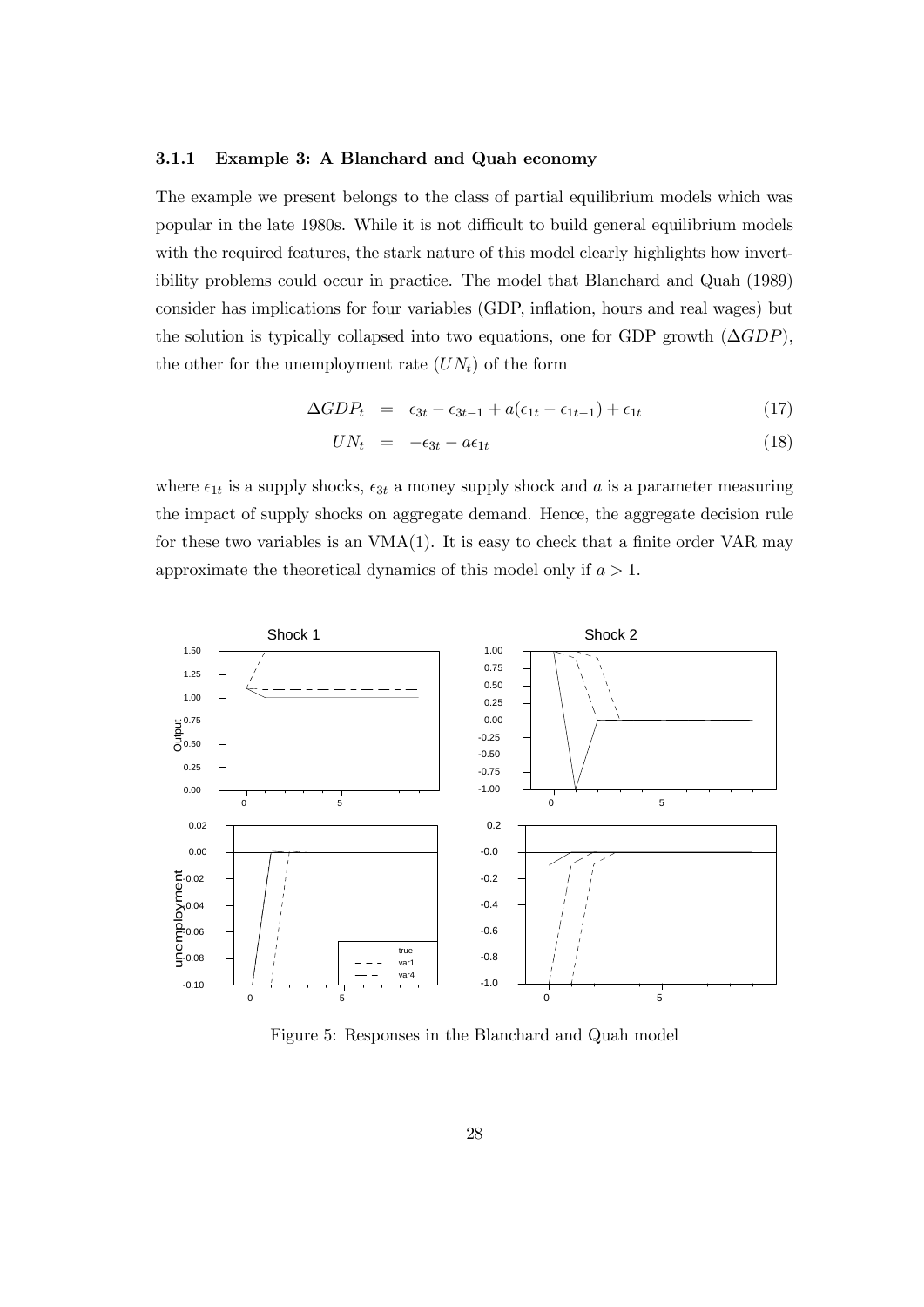To see this, we set  $a = 0.1$  and plot in figure 5 the theoretical responses of output and unemployment to the two shocks and the responses obtained using a VAR(1) and a  $VAR(4)$ , where the econometrician uses the correct (but truncated) vector autoregressive representation of the model. Note that while the signs of the responses are correct the dynamics are pretty different. Also, while there is some improvement in moving from a VAR(1) to a VAR(4), some of the theoretical responses are very poorly approximated even with a VAR(4). Since a VAR(q),  $q > 4$ , has responses which are indistinguishable from those of a VAR(4) - matrices on longer VAR lags are all very close to zero - no finite order VAR can capture (17) and (18).

What generates this result? When  $a < 1$  the aggregate decision rules of the model are non-fundamental, that is, innovations to output growth and unemployment do not have the same information as the variables themselves. Therefore, there is no convergent VAR representation for these two variables where the roots of the VAR are all less than one in absolute value, and this is true even when a infinite lag length is allowed for.

#### 3.2 Example 4: A RBC model

We work with the simplest version of the model since more complicated structures do not bring additional insights into the problem. The social planner maximizes  $E_0 \sum_{t=0}^{\infty} \beta^t \frac{c_t^{1-\phi}}{1-\phi} - AN_t$  and the resource constraint is  $c_t + k_t + g_t = k_{t-1}^{\eta} N_t^{1-\eta} z_t + (1-\phi)$  $\delta$ ) $k_{t-1}$ , where  $c_t$  is consumption and  $\phi$  is the risk aversion coefficient, A is a constant and  $N_t$  are hours worked;  $z_t$  is a first order autoregressive process of with persistence  $\rho_z$ , steady state value  $z^{ss}$  and variance  $\sigma_z^2$ ;  $g_t$  is a first order autoregressive process of with persistence  $\rho_g$ , steady state value  $g^{ss}$  and variance  $\sigma_g^2$ ,  $k_{t-1}$  is the current capital stock,  $\eta$  is the share of capital in production and  $\delta$  the depreciation rate of capital. Using the method of undetermined coefficients and letting output be  $y_t \equiv k_{t-1}^{\eta} N_t^{1-\eta} z_t$ , and investment be  $i_t = k_t - (1 - \delta)k_{t-1}$  the aggregate decision rules for  $(k_t, c_t, N_t, y_t, r_t, i_t)$ , where  $r_t$  is the real rate imply standard dynamics in response to the two shocks. In particular, as  $z_t$  increases hours, consumption, output, the real rate and investment increase contemporaneously while the dynamics of the capital stock have a hump shaped pattern. On the other hand, as  $g_t$  increases, consumption falls, hours, output, the real rate and investment increase contemporaneously and the capital stock has an hump shaped pattern.

How would the dynamics induced by the two shocks in a system which includes only the interest rate and investment look like? That is, what would happen if we integrate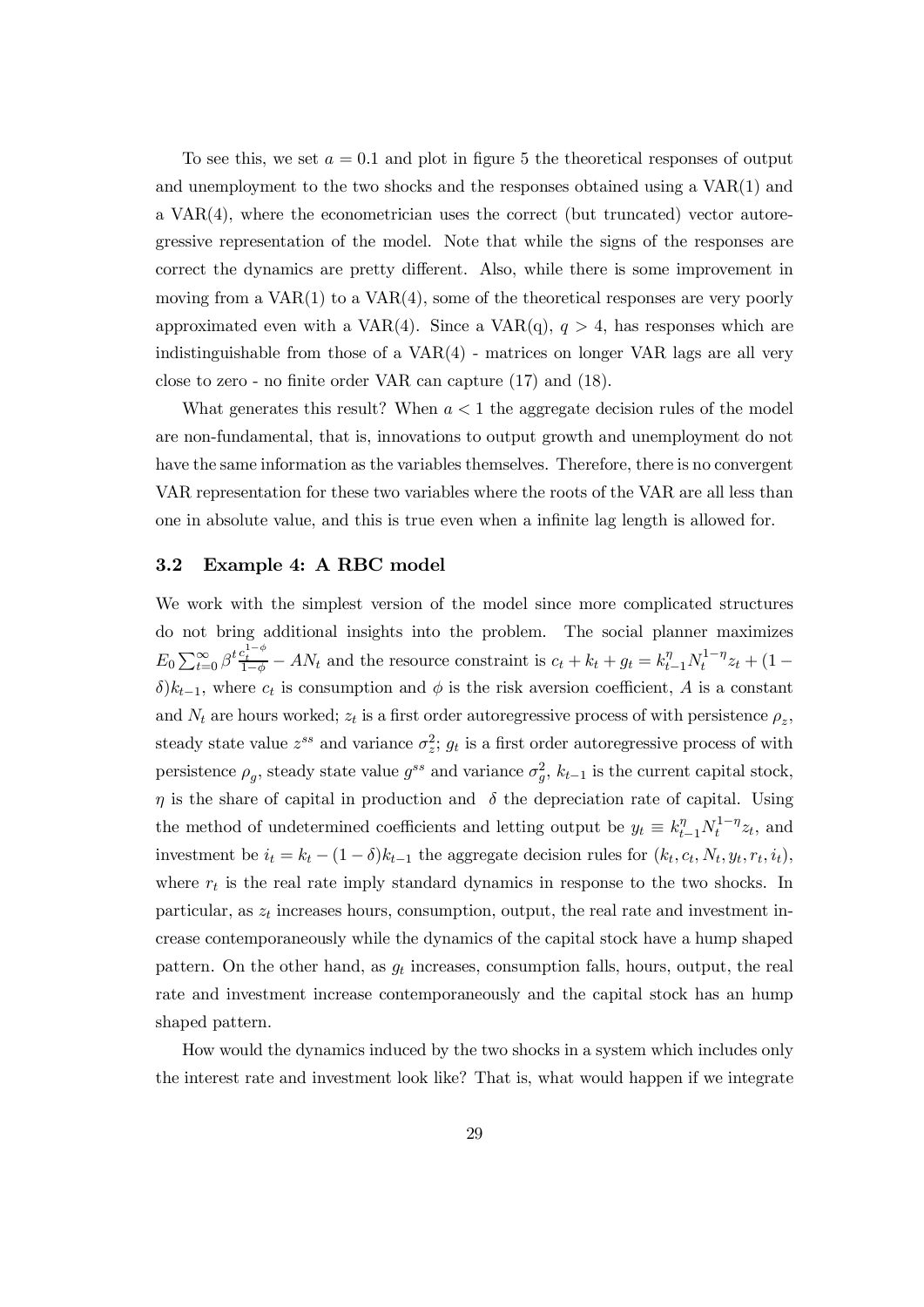out the effect of the shocks on the other four variables? Figure 6 plots the responses of the two variables of interest to the two shocks in the full and the reduced systems. Clearly, while the impact effect is identical, lagged dynamics are pretty different.



Figure 6: Dynamics in a RBC model

What is the reason for this result? Mechanically, since  $A_{11}$  and  $A_{21}$  are not small, shocks last more than one period and persist for a number of periods. Notice that the persistence in the reduced system is strong (see e.g. the effect of technology shocks on the real rate) suggesting that the process of marginalizing part of the system has serious consequences on the responses of the variables to shocks, at least in this example.

It goes without saying that it makes a lot of difference which of the two systems one uses as a benchmark to represent the DSGE model and in trying to see whether actual and simulated data are similar or not.

### 4 Some final thoughts

The previous two sections may have given the reader a rather pessimistic view about the possibility of conducting meaningful inference with DSGE models and the impression that not many alternatives are left to the applied investigator. If structural estimation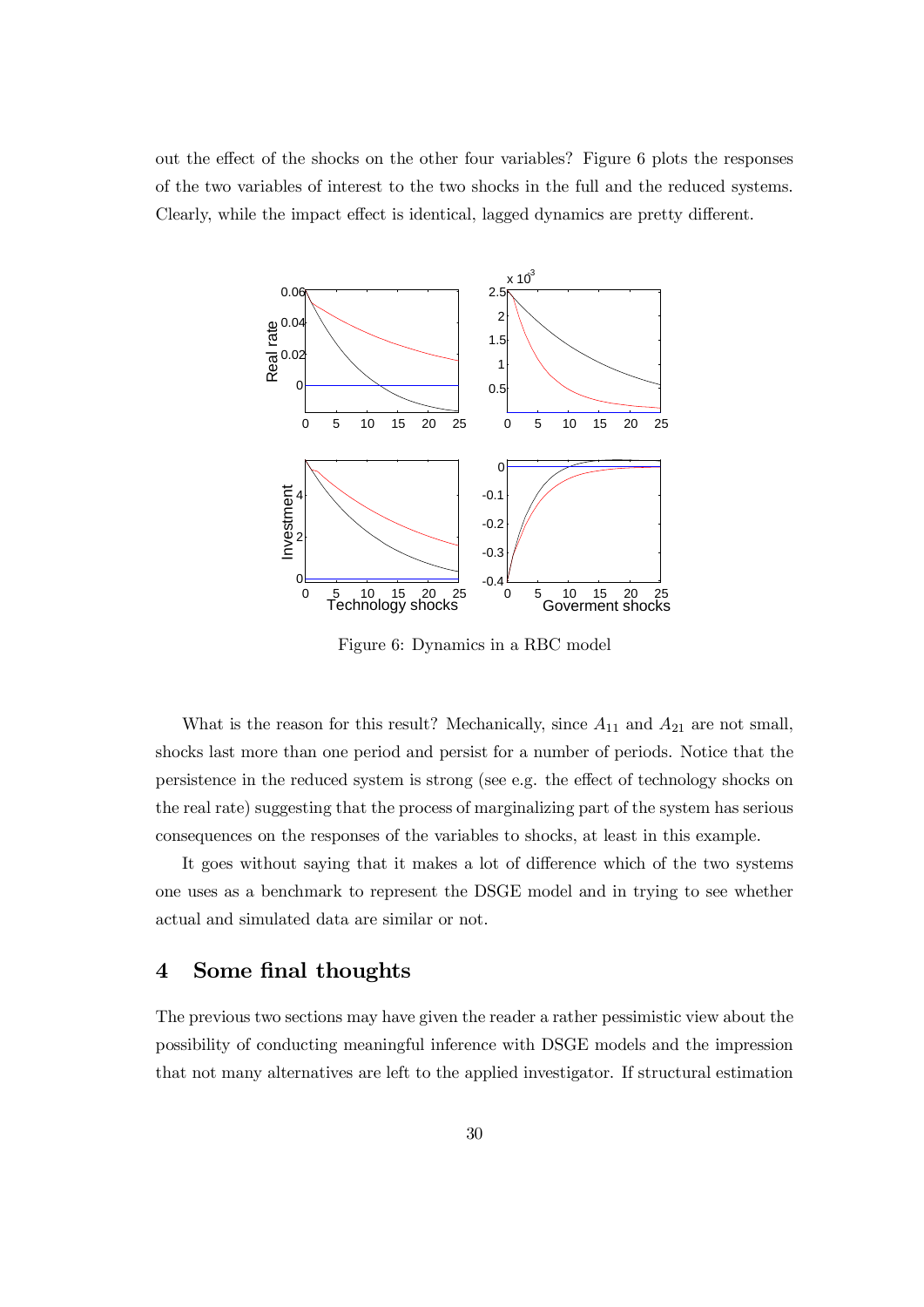is pursued, misspecification of the structural relationships may make the interpretation of estimates difficult; identification problems are likely to be widespread and even in the unlikely case when they are not present, a number of additional statistical and specification assumptions need to be made, making it very difficult to judge what is causing what. The alternative of using SVARs seems to be equally problematic. While VAR are less prone to misspecification of the structural relationships, identification problems are still present and non-invertibility of the DSGE model aggregate decision rules may also make SVARs analyses uninterpretable.

Chari, et. al. (2007) have suggested to use the so-called business accounting method to evaluate DSGE models but the logic of the approach represents a step backward relative to what we discuss here - only reduced form relationships are used to judge what is missing from the model - and it is hard to avoid important observational equivalence problems when judging different structural models of the business cycle.

What should then one do? No matter which approach one takes, one should be very careful and learn how to interpret the information contained in the diagnostics obtained experimenting with the structure of the model and investigating the properties of the data. If structural estimation is performed, methods which allow for misspecification should be preferred and extra information, in the form of micro data or data from other countries, may help to break the deadlock of parameters identification when problems are due to small samples. We have suggested that to solve population identification problems it is necessary to reparametrize or respecify DSGE models, but obviously this is a more longer term goal, since such an approach brings us back to the very basic foundation of DSGE-based exercises. Nevertheless, if theorists would build models having in mind that they will be estimated, certain issues could be completely avoided.

If SVAR analysis is preferred, one should link the empirical model to DSGE theories much better than it has done so far, explicitly write down the class of models one will employ to interpret its results (as it is done e.g. Canova and De Nicolo (2002)) and perform the preliminary analysis necessary to check whether the aggregate decision rules of such a class of models do have a finite order VAR format for the subset of relevant variables used in the VAR. Identification should also be clearly linked to the class of structural models of interest and artificial delay restrictions avoided. One way of doing this is in Canova (2002), where robust restrictions on the sign of responses to shocks derived from a class of models are used to identify shocks, and the results of the analysis are discussed through the lenses of such models. Canova and Paustian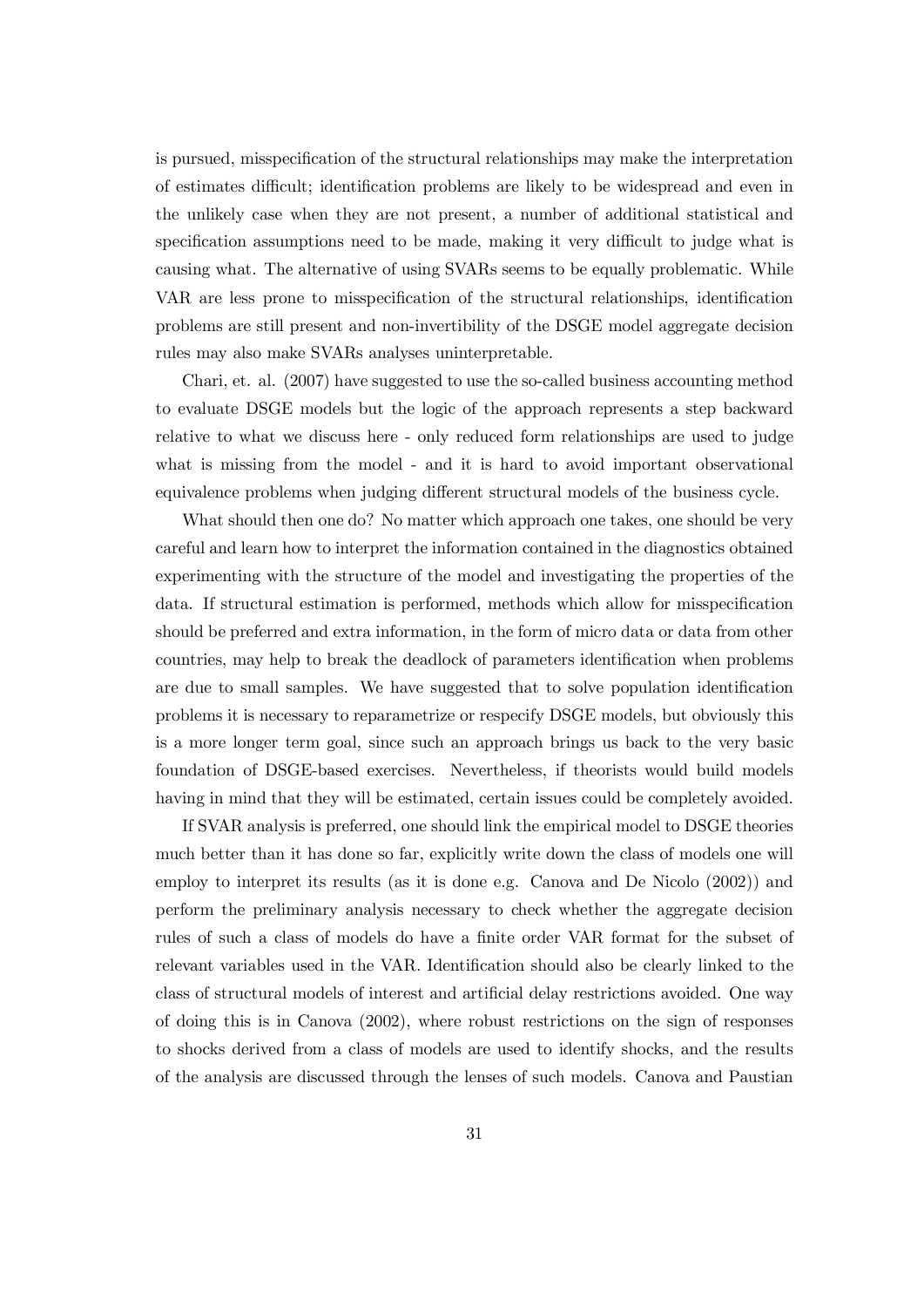(2007) show that such an approach has good size and power properties against local alternatives and give reasonable results in inappropriately marginalized systems.

Integrating structural and VAR analyses, as suggested by Del Negro and Schorfheide (2004), (2005) and (2006) also provides an interesting avenue for future research, where structural models and empirical analyses can cross fertilize each other.

From the point of view of policymakers DSGE models are useful if they can forecast well, since it is much easier to tell stories with estimates of their parameters than with SVAR estimates or estimates of pure time series models. However, to forecast at least as well as with more unrestricted models, the DSGE models popular in the academic literature must produce restrictions which are not rejected in the data and this is pretty hard to do when one considers, e.g., prices rather than quantities and financial or monetary variables rather than real ones. In addition, to test the quality of these restrictions one needs substantial "cosmetic surgery" in the form of additional shocks, frictions and other black-box jingles, which are difficult to justify from a theoretical point of view and make any hypothesis a joint test of the restrictions and the chosen adds on. Realizing these facts should probably lead academics and policymakers to be less demanding of the models they write down and use. Typically, small models forecast better than larger ones and different models can be used for different purposes. Having an array of models at disposal, which are built to answer different economic questions, and averaging their forecasting results may not only robustify the outcomes of the investigation but also give an entirely different perspective on the reasons driving certain economic phenomena.

While one can envision the disappearance of the "model" of the economy as conceived in the 1970s, constructed patching up pieces of theoretical structures and a lot of empirical wisdom, and used to answer all possible questions policymakers may have, it is very likely that smaller scale, more or less structurally oriented models will coexist in the portfolio of research departments of central banks and international institutions for a while, serving different purposes and different objectives.

To go back to the main question of this chapter, how much structure should there be in an empirical model? The solomonic and, probably, obvious answer, is that it depends on the scope of the analysis and the information available in the data. Different models can have different structural content if they serve different purposes. Nevertheless, it should be clear that certain policy exercises can be conducted only in models where expectations and general equilibrium features are fully taken into account and that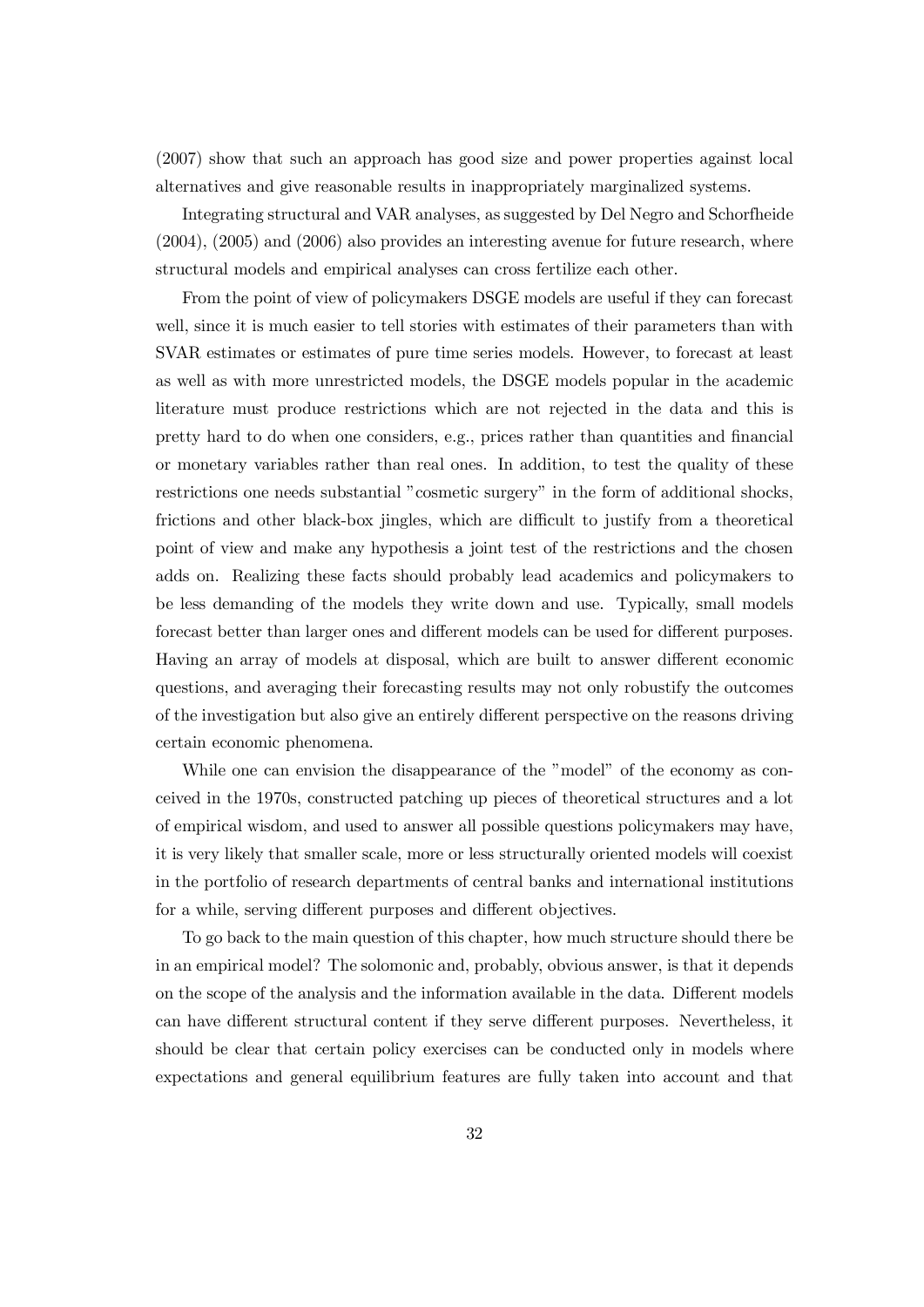the predictive content of pure time series models is close to inexistent as the horizon of the forecast surpasses one year. Small scale structural models that allow a large number of policy exercises and at the same time offer some indications on the potential developments one-two years ahead are probably the ones that will survive the dust of time in the longer run.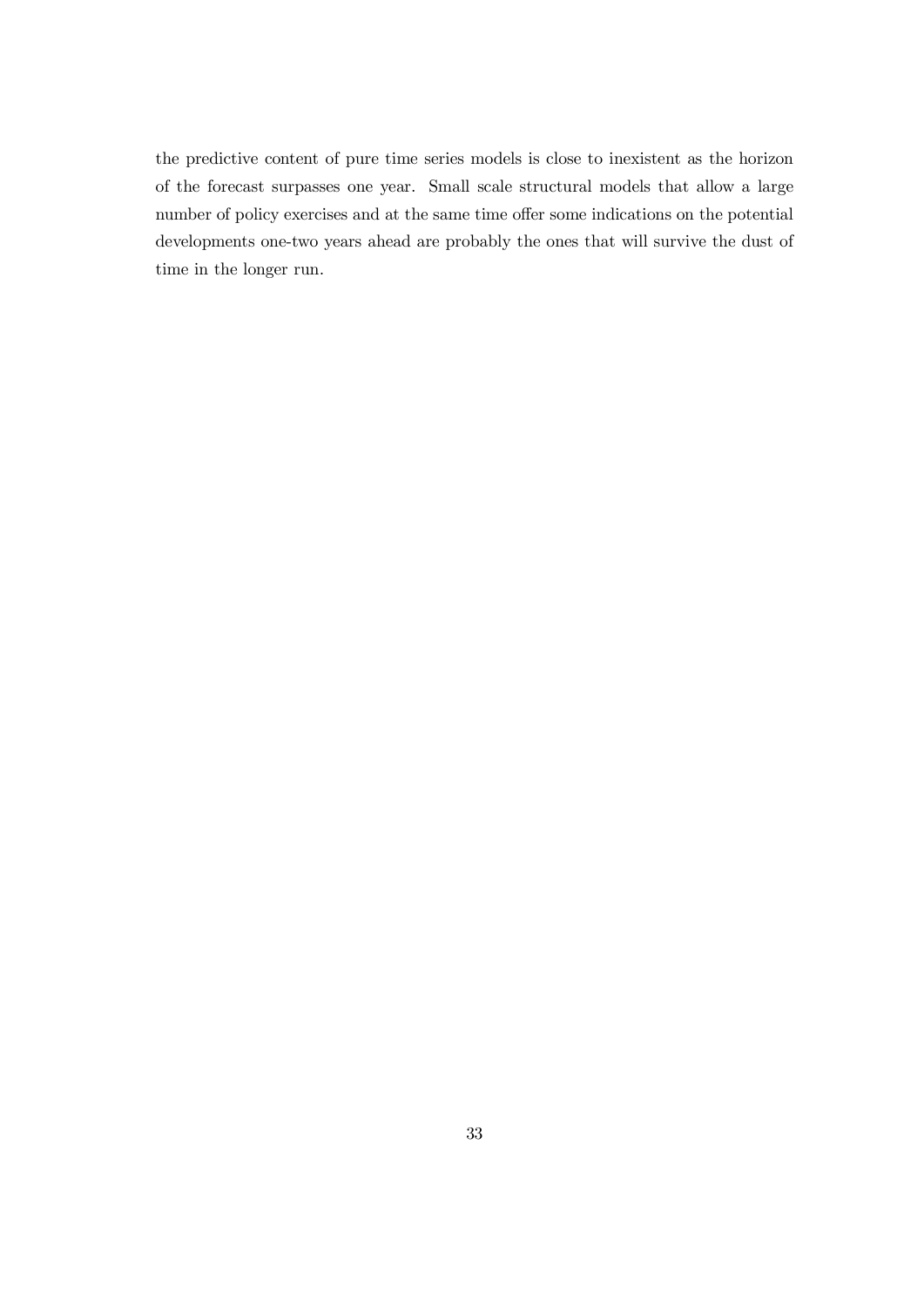# References

- [1] An, S. and Schorfheide, F. (2007) Bayesian analysis of DSGE models, Econometric Reviews, 26, 113-172.
- [2] Beyer, A. and Farmer, R. (2004) On the indeterminacy of new Keynesian Economics, ECB working paper 323.
- [3] Blanchard, O. and Quah, D. (1989), The Dynamic Effect of Aggregate Demand and Supply Disturbances, American Economic Review, 79, 655-673.
- [4] Bernanke, B. (1986) Alternative Explanations of the Money Income Correlation, Carnegie-Rochester Conference Series on Public Policy, 25, 49-100.
- [5] Boivin, J. and Giannoni, M. (2005)DSGE Models in Data Rich envirorments, NBER working paper 12272.
- [6] Boivin, J. and M. Giannoni (2006), Has Monetary Policy Become More Effective Powerful? ,Review of Economics and Statistics 88(3), 445-462.
- [7] Braun, P. and Mittnik, S. (1993), Misspecification in VAR and their effects on impulse responses and variance decompositions, Journal of Econometrics, 59, 319- 341.
- [8] Canova, F. (1995), Sensitivity Analysis and Model Evaluation in Simulated Dynamic General Equilibrium Economies, International Economic Review, 36, 477- 501.
- [9] Canova, F. (2002) Validating monetary DSGE models through VARs, CEPR working paper 3442
- [10] Canova, F. and De Nicoló, G. (2002), Money Matters for Business Cycle Fluctuations in the G7, Journal of Monetary Economics, 49, 1131-1159.
- [11] Canova, F. (2005) Structural changes in the US economy, available at www.econ.upf.edu/crei/canova.
- [12] Canova, F. and Gambetti, L. (2007), Do inflation expectations matter? The Great Moderation revisited, manuscript.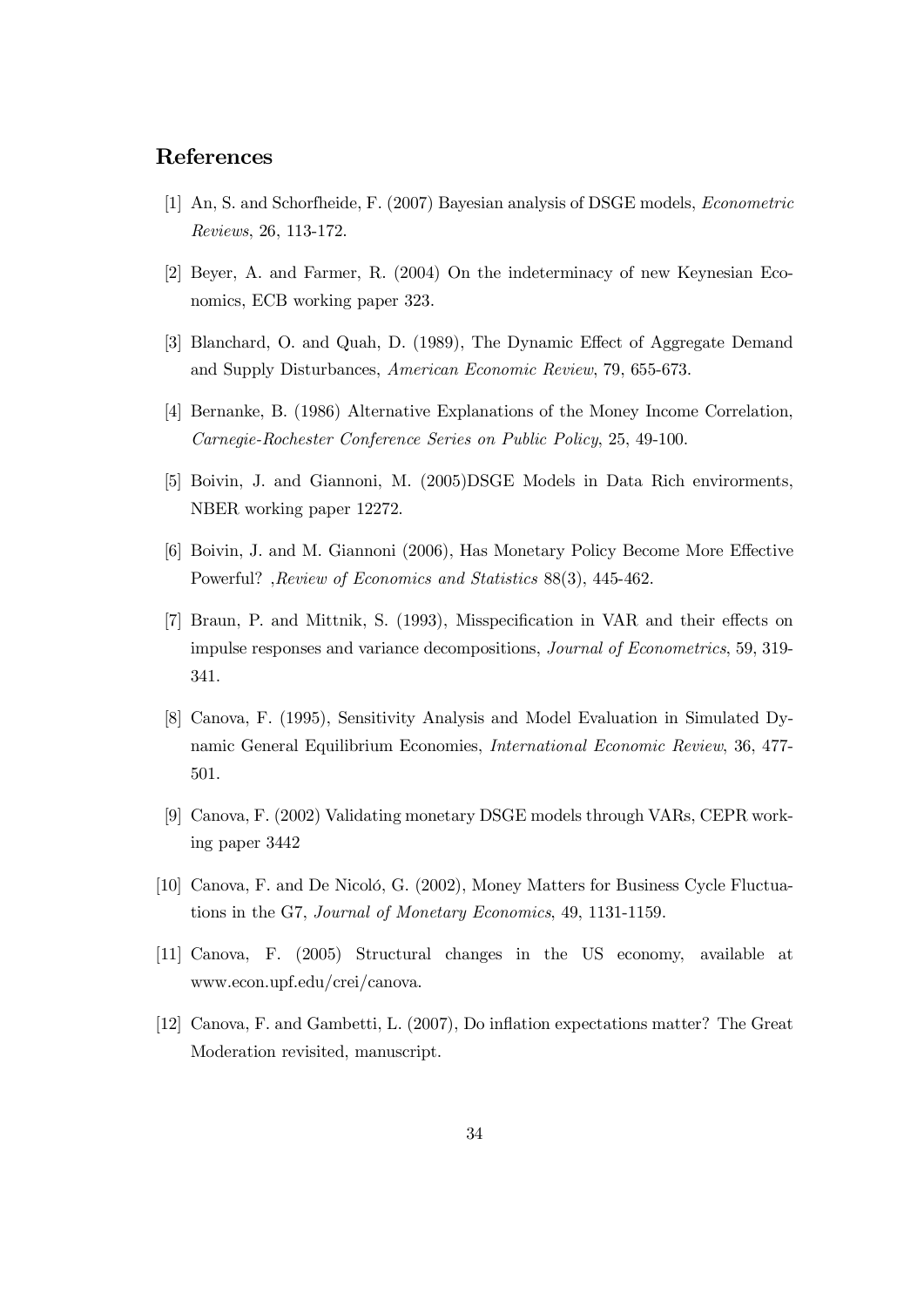- [13] Canova, F. and Pina, J. (2005), What VARs tell us about DSGE models?, in C. Diebolt, and Krystou, C. (eds.), New Trends In Macroeconomics, Springer Verlag, New York, NY.
- [14] Canova, F. and Paustian, M (2007) Measurement with theory: using sign restriction to evaluate business cycle models, manuscript.
- [15] Canova, F. and Sala, L. (2005) Back to square one: identification issues in DSGE models, ECB working paper 583.
- [16] Chari, V.V., Kehoe, P. and McGrattan, E. (2006) A critique of SVAR using Real Business Cycle theory, Fed of Minneapolis, working paper 631.
- [17] Chari, V.V., Kehoe, P. and McGrattan, E. (2007) Business cycle accounting, Econometrica, 75, 781-836.
- [18] Choi, I and P.C. Phillips (1992) Asymptotic and Finite Sample Distribution Theory for IV Estimators and Tests in Partially Identified Structural Equations, Journal of Econometrics 51, 113-150.
- [19] Christiano, L., Eichenbaum, M. and Evans, C. (2005) Nominal Rigidities and the Dynamic Effects of a shock to Monetary Policy, Journal of Political Economy, 113, 1-45.
- [20] Cogley, T. and T.J. Sargent (2005), Drifts and Volatilities: Monetary Policies and Outcomes in the Post WWII U.S. , Review of Economic Dynamics, 8, 262-302.
- [21] Cooley, T. and LeRoy, S. (1985), Atheoretical macroeconomics: A critique, Journal of Monetary Economics, 16, 283-308.
- [22] Dedola, L. and Neri, S. (2007) What does a technology shock do? A VAR analysis with model-based sign restrictions, *Journal of Monetary Economics*, 54, 512-549.
- [23] Del Negro, M. and Schorfheide, F. (2004), Priors from General Equilibrium Models for VARs, International Economic Review, 95, 643-673.
- [24] Del Negro, M. and Schorfheide, F (2005) Policy predictions if the model does not fit, Journal of the European Economic Association, 3, 434-443.
- [25] Del Negro, M. and Schorfheide, F (2006), Monetary Policy Analysis with Potentially Misspecified models, NBER working paper 13099.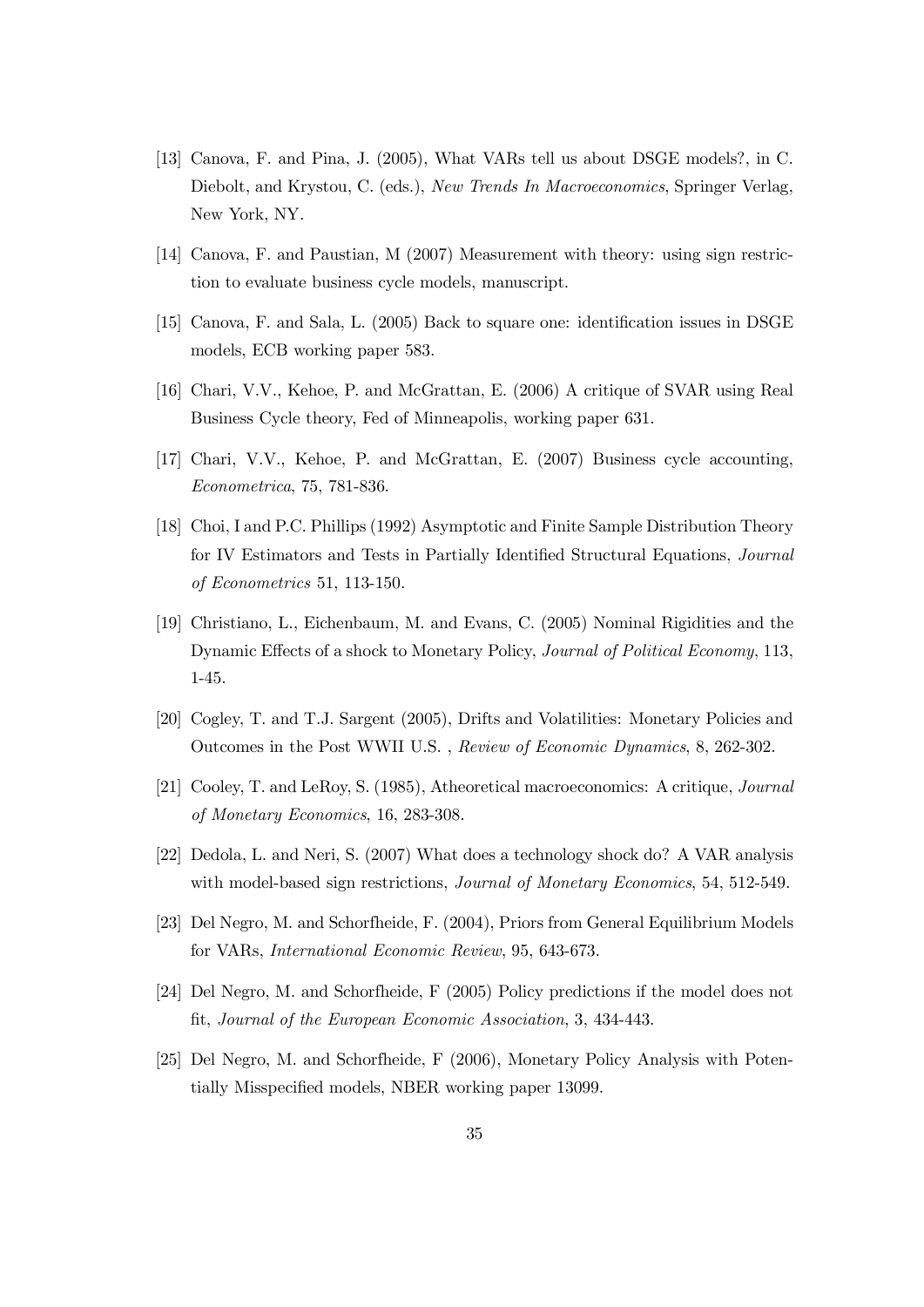- [26] Del Negro, M, Schorfheide, F., Smets, F. And R. Wouters (2006) On the fit of New Keynesian models, Journal of Business and Economic Statistics, 25, 143-162.
- [27] Faust, J. and Leeper, E. (1997), Do Long Run Restrictions Really Identify Anything?, Journal of Business and Economic Statistics, 15, 345-353.
- [28] Fernandez-Villaverde J. and Rubio-Ramirez J. F. (2007), How structural are structural parameters, forthcoming, NBER Macroeconomic Annual .
- [29] Fernandez-Villaverde, J., Rubio-Ramirez, J. , Sargent, T. and Watson, M. (2005) The ABC (and D) of structural VARs, NBER working paper.
- [30] Gali, J. and Rabanal, P. (2005) Technology shocks and aggregate fluctuations: How well does the RBC model fit Postwar US data?, NBER Macroeconomic Annual, 20.
- [31] Ireland, P. (2004) Technology Shocks in the New Keynesian model, Review of Economics and Statistics, 86, 923-936.
- [32] Justiniano, and Primiceri, G. (2006), Time Varying volatilities of Macroeconomics fluctuations, Northwestern University manuscript.
- [33] Liu, T. (1960) Underidentification, Structural estimation, and Forecasting, Econometrica, 28, 855-865.
- [34] Lubik, T. and Schorfheide, F. (2004) Testing for indeterminacy: An application to US Monetary Policy, American Economic Review, 94, 190-217.
- [35] Ma, A. (2002) GMM estimation of the new Phillips curve, Economic Letters, 76, 411-417.
- [36] Nason, J. and Smith, G. (2005) Identifying the New Keynesian Phillips Curve, Federal Reserve of Atlanta, working paper 2005-1.
- [37] Pappa, P. (2005) RBC or New-Keynesian transmission: the labor market effects of goverment expenditure shocks, CEPR working paper 5313.
- [38] Primiceri, G. (2005), Time Varying Structural VAR and Monetary Policy, Review of Economic Studies, 72, 453-472.